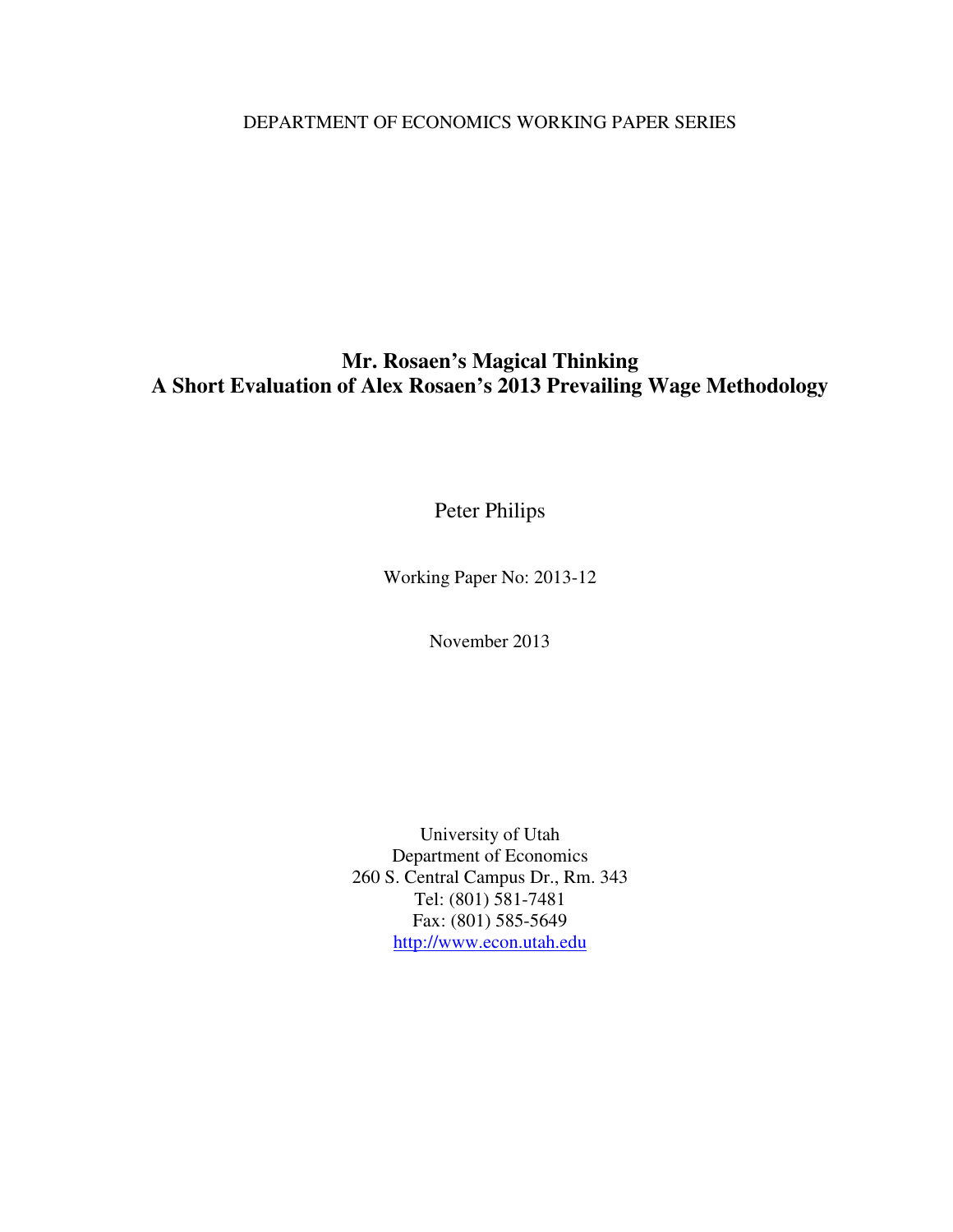#### **Mr. Rosaen's Magical Thinking A Short Evaluation of Alex Rosaen's 2013 Prevailing Wage Methodology**

Peter Philips University of Utah Philips@economics.utah.edu

#### **Abstract**

This paper critically reviews Alex L. Rosaen, *The Impact of Michigan's Prevailing Wage Law on Education Construction Expenditures*, Anderson Economic Group, LLC, Commissioned by the Associated Builders and Contractors of Michigan, 2013. It is shown that Rosaen's estimates of the prevailing wage regulatory impact on Michigan educational capital outlays swing widely from negative to positive based on the assumptions used in his model. Further it is shown that the bases for Rosaen's assumptions are outdated and miscalculated. An alternative methodology using statistical tests is suggested that provides more stable results. Two alternative examples are presented. This critique concludes that Rosaen's estimates are unreliable.

**Keywords:** prevailing wage, capital outlays, education, construction, Michigan **JEL Classification:** J24, J28, J8, J68

**Acknowledgements:**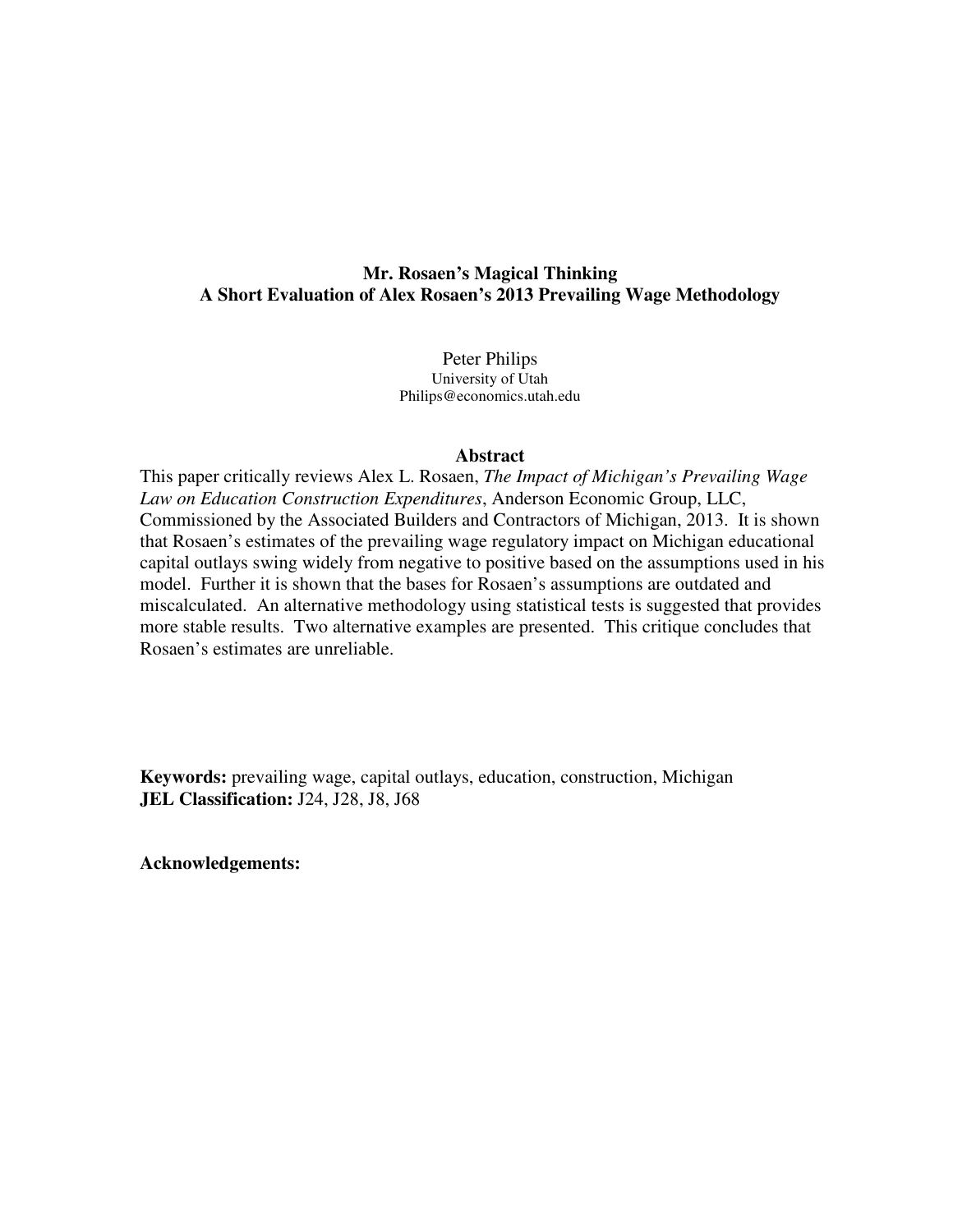



# Mr. Rosaen's Magical Thinking

A Short Evaluation of Alex Rosaen's 2013 Prevailing Wage Methodology

Peter Philips, Professor of Economics University of Utah— November 20, 2013 **T:** 801 581-7481 **DD:** 801 587-8337 **E:** [Philips@economics.utah.edu](mailto:Philips@economics.utah.edu)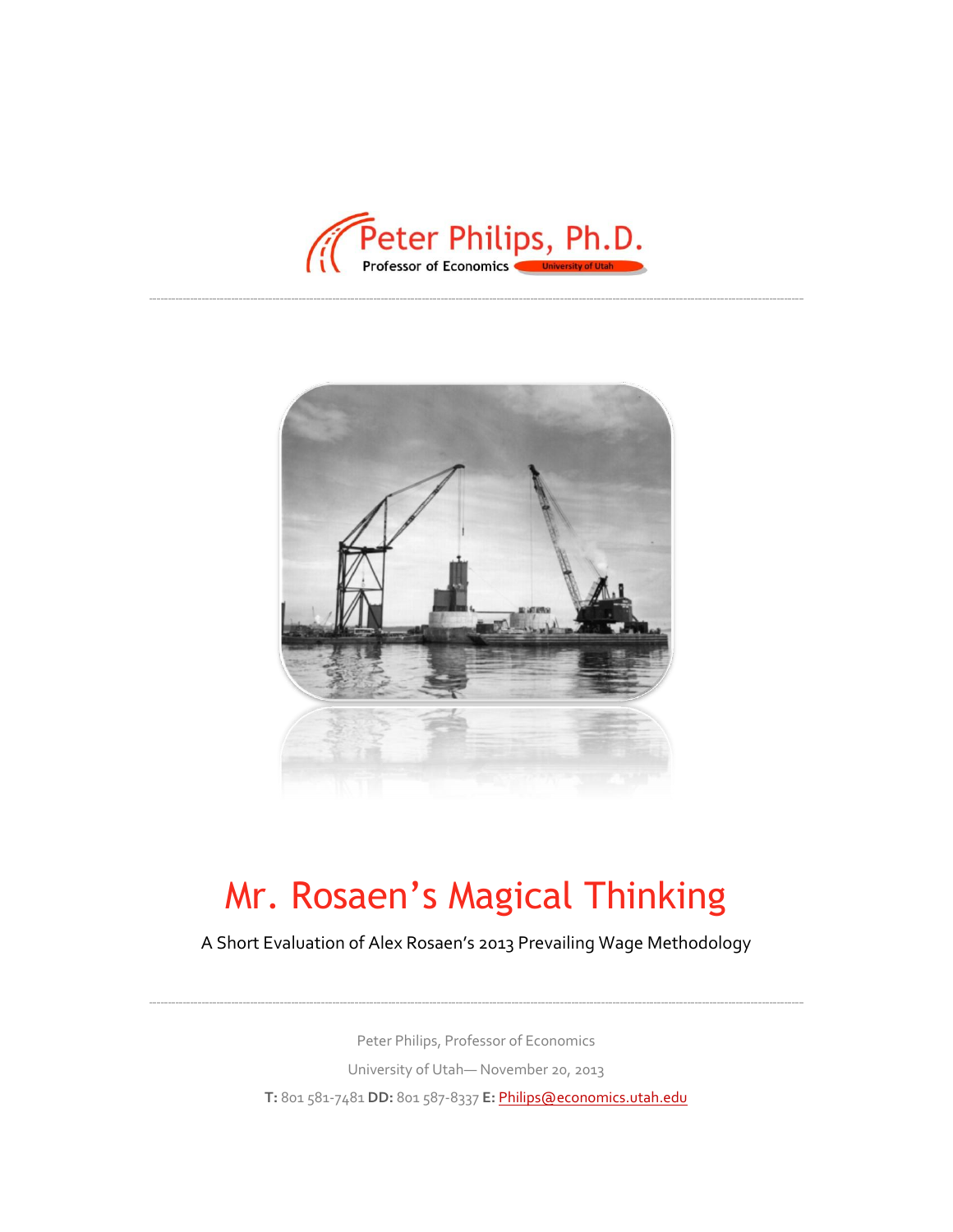

### <span id="page-3-0"></span>Executive Summary

On November 13, 2013, Mr. Alex L. Rosaen, Senior Consultant for the Anderson Economic Group (AEG) released a report estimating that Michigan would save \$225 million per year or \$2.25 billion over ten years in K-12 and higher education capital outlays by repealing the state prevailing wage law. $^1\,$  Mr. Rosaen's estimate is based on a simple back-of-theenvelope calculation. Mr. Rosaen assumes that 1) blue-collar labor costs on public education construction in Michigan are 30% of total capital outlays for Michigan public education; 2) wages and benefits on public education construction would fall 25% after repeal of prevailing wage requirements, and 3) a drop of wages and benefits would have no effect on construction worker productivity. With these assumptions in hand, Mr. Rosean's calculation is simple. If labor costs are 30% of total capital outlays and wages fall by 25% then total capital outlays will fall by 7.5%. (30% times 25% = 7.5%). If total capital outlays covered by prevailing wages is \$3 billion per year and prevailing wages cut total costs by 7.5%, then Michigan will save \$225 million per year.  $QED^2$ 

But Mr. Rosean's assumptions are wrong and worse, his method is inappropriate for the task he has set himself. To begin with, currently, blue-collar labor costs in Michigan today are around 20% of total payments to contractors. Mr. Rosaen relies upon my work in the 1990's and Fraundorf's work in the 1970's to estimate labor costs as a percent of total payments to contractors but fails to realize that blue-collar labor as a percent of contractor employment has been falling for four decades. (Prevailing wage requirements do not apply to white collar labor). While Mr. Rosaen carefully updates his older data on educational outlays to 2013 dollars, he fails to update his estimate of labor costs at all.

Second, Mr. Rosaen mistakes "total capital outlays" for "payments to contractors." Total capital outlays consist not only of payment to contractors but also land purchases, the purchase of buildings including portable classrooms and capitalized interest payments. While contractor blue-collar labor costs are 20% of total payment to contractors, they are only 16% of total educational capital outlays in Michigan. Based on all of Mr. Rosaen's assumptions but inputing this 16% labor costs as a percent of total capital outlays, Mr. Rosaen's calculation misses the mark by over \$1 billion.

Third, the key assumption Mr. Rosaen got wrong he, in fact, *knew* was wrong. In a small section called "Limitations," Mr. Rosaen admits that he does not consider any effect on labor productivity or the mix of skilled to unskilled labor due to dropping wages and benefits by 25% after repealing Michigan's prevailing wage. States with prevailing wages have construction labor forces that, on average, have 10% higher output per worker and 16% higher value added per worker compared to states without prevailing wage regulations. Assuming labor productivity on Michigan's schools were to drop by 10% to 16% and plugging that hypothetical into Mr. Rosaen's back-of-the-envelope calculation would wipe out all of his estimated cost-savings and turn the estimated effect of repeal into an actual *increase* in Michigan public school construction costs. There is nothing in Mr. Rosaen's formulations that precludes things going very differently from his reported estimates.

For instance, following Mr. Rosaen's methodology, if labor costs are 16% of total capital outlays, and wages fall by 25%, then labor costs fall by 4%. But if output per worker falls by 10%, then that hypothetical 4% drop in total costs would correspond to 10% fewer schools built.

 $\overline{a}$ <sup>1</sup> Alex L. Rosaen, *The Impact of Michigan's Prevailing Wage Law on Education Construction Expenditures*, Anderson Economic Group, LLC, Commissioned by the Associated Builders and Contractors of Michigan, 2013. [http://www.prevailingwagetruth.com/wp-content/uploads/2013/11/AEG-Report-MI-PW-Law-and-Education-Construction-](http://www.prevailingwagetruth.com/wp-content/uploads/2013/11/AEG-Report-MI-PW-Law-and-Education-Construction-2.pdf)[2.pdf](http://www.prevailingwagetruth.com/wp-content/uploads/2013/11/AEG-Report-MI-PW-Law-and-Education-Construction-2.pdf) (accessed November 18, 2013).

<sup>2</sup> QED is an acronym for the Latin, "quod erat demonstrandum," translated as "which had to be demonstrated" and is traditionally used to signal the successful completion of a mathematical proof. [http://en.wikipedia.org/wiki/Q.E.D.](http://en.wikipedia.org/wiki/Q.E.D)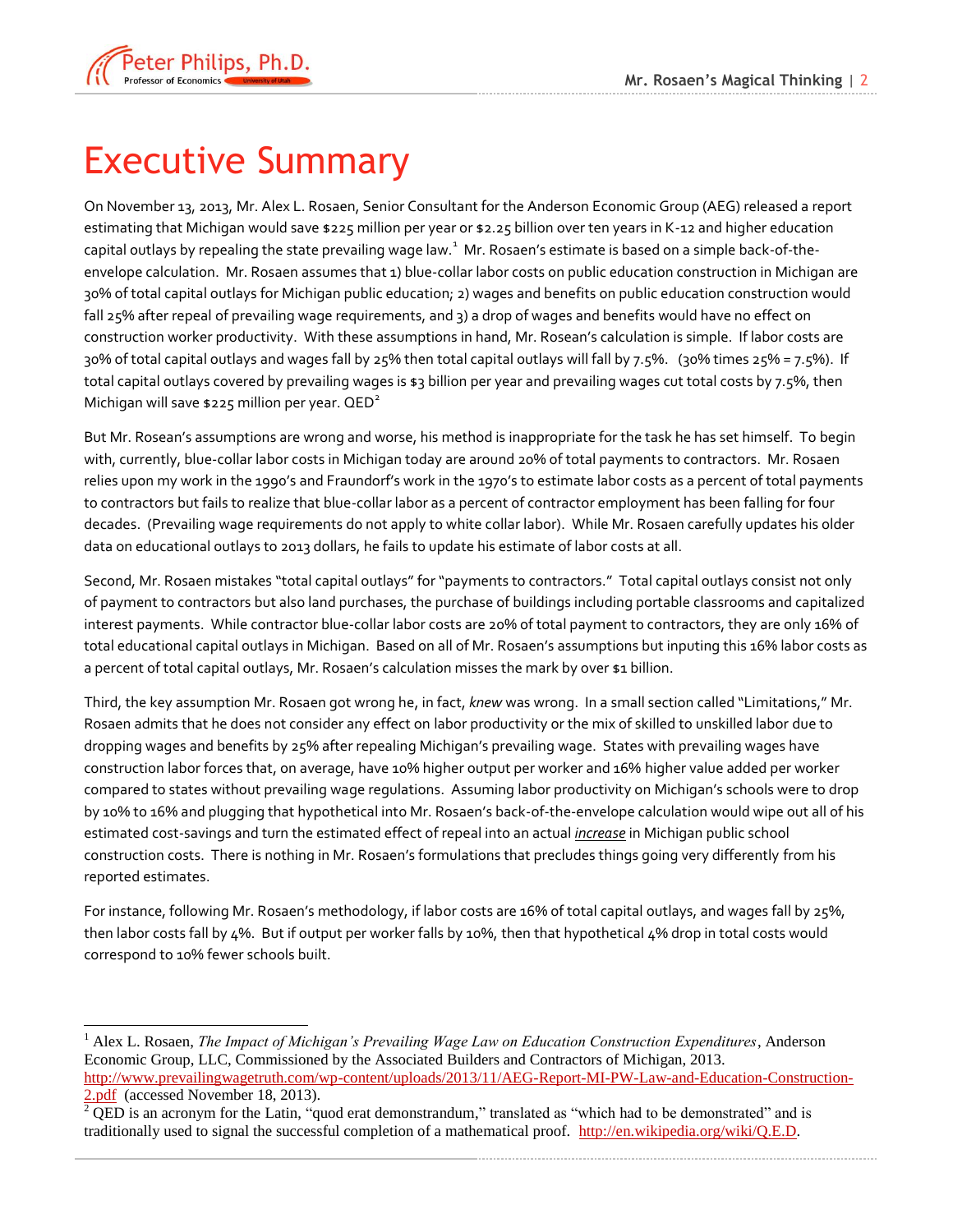

What these hypothetical examples illustrate is that back-of-the-envelope calculations are unreliable. A better way to examine this problem is to look directly at reality. In a natural experiment in the 1990's, in 1996 Kentucky enacted a prevailing wage law. In 1997, Ohio exempted public schools from prevailing wage requirements. From late 1995 to early 1997, Michigan's prevailing wage law was suspended due to a court decision that was subsequently overturned. Thus history provides us with a relevant natural experiment allowing for both before-and-after and here-and-there comparisons of school construction costs. This analysis, which I did in 2001 and Mr. Rosaen cited on page 9 of his report showed that there were not statistically measurable differences in square-foot school construction costs comparing times when prevailing wage requirements were in place and when they were lifted. This result should have given Mr. Rosaen pause before placing faith in his back-of-the-envelope calculation.

In 2013, Professor Alan Atalah, Dean for Graduate Affairs and graduate coordinator for the Construction Management Department at Bowling Green University published his study the impact of Ohio's prevailing wage exemption on Ohio's public school construction costs.

Professor Atalah summarized the results of his study as follows:

In 1997, the Ohio senate passed Senate Bill 102 which established the Ohio School Facilities Commission as a separate agency to oversee the rebuilding projects of the public schools in Ohio. To lower the construction cost, the bill exempted construction contractors from paying prevailing wages on these projects based on the hypothesis that this exemption would save the Ohio tax payer 10.7%. Many other studies concluded that these savings would range from 1.5 to 26%. The purpose of this research was to investigate this hypothesis through the statistical analysis of 8093 bids received for the schools' construction from the years 2000 through 2007. Union contractors-who paid their workers union wages-and non-union contractors-who did not pay prevailing wages bid these projects. By comparing the bids/SF [bid price per square foot] from both groups (union and nonunion), the hypothesis was tested. The research indicated that there was no significant difference between the bids/SF for union contractors and the bids/SF for non-union contractors.<sup>1</sup>

As will be shown below, using Mr. Rosaen's back-of-the-envelope calculation yields wildly different results based on the assumptions that drive his calculation. Because results from his calculations can vary from billions saved to billions lost, they are just not reliable.

And Mr. Rosaen readily admits his calculations are also incomplete with regards to any analysis of labor responses to lower wages or consumer responses to changes in costs. He also does not consider construction quality associated with a lowerskilled labor force or the effects of a cut in wages on the skills and work ethic of the labor force. He does not consider downstream maintenance costs on capital facilities built by a substantially lower-paid, less-skilled labor force. He does not consider the spillover effects on private local construction labor standards impacted by a 25% wage cut on public works. He does not consider the effect of a less-skilled labor force on injury rates or worker compensation insurance costs. He does not consider the negative multiplier effects on local Michigan communities of a substantial loss of income for local construction workers. He does not consider the impact of out-of-state contractors exploiting a prevailing wage repeal to bring in low-wage workers from elsewhere who will, in turn, take their construction earnings elsewhere. He does not consider these factors because to do so would require more than a back-of-the-envelope calculation based on a simple and restricted set of doubtful hypothetical assumptions. It would require a careful examination of how the construction labor market actually works, and how prevailing wage regulations may serve as a protector of local labor standards, a stimulus to apprenticeship training, a preserver of experienced construction workers, a guard against unsafe work practices, a promoter of local hire, and a level playing field for local contractors. These issues are not covered in Mr. Rosaen's report.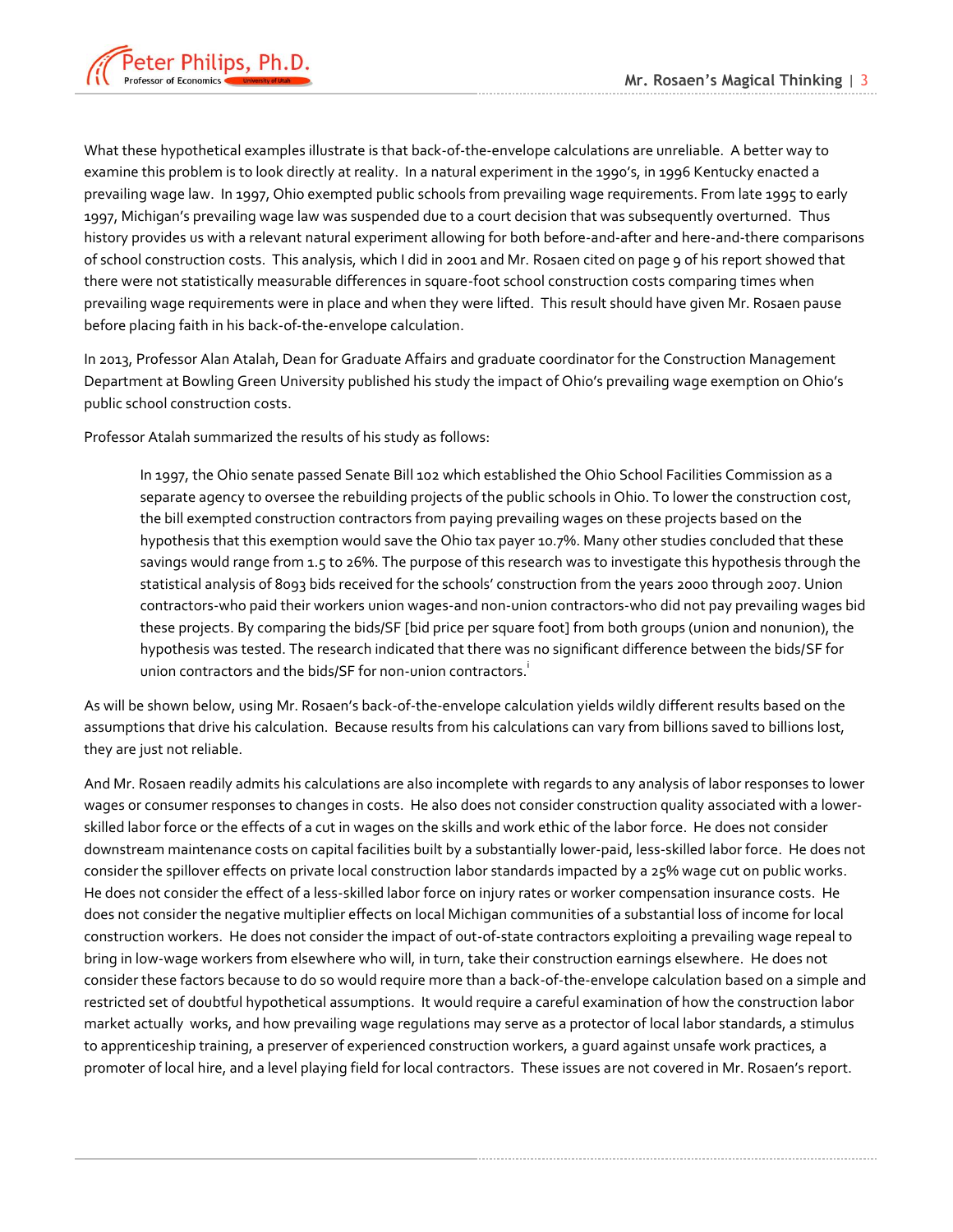

# <span id="page-5-0"></span>About the Author

Peter Philips is a Professor of Economics at the University of Utah. He received his BA from Pomona College and his MA and Ph.D. from Stanford University. Philips is one of the country's leading experts on the construction labor market. He is the coauthor/editor of several books including *The Economics of Prevailing Wage Laws*, (2005) co-edited with Hamid Azari-Rad and Mark Prus, Ashgate Publishers, and *Building Chaos: An International Comparison of the Effects of Deregulation on the Construction*, (2003) co-edited with Gerhard Bosch) Routledge Press, London. Philips is also the author of over 60 scholarly articles; included among his recent peer-reviewed academic publications are:

- JaeWhan Kim, Kuo-Liang Chang and Peter Philips, "The Effect of Prevailing Wage Regulations on Contractor Bid Participation and Behavior: A Comparison of Palo Alto, California with Four Nearby Prevailing Wage Municipalities" *Industrial Relations*, Vol. 51, Issue 4, pp. 874-891, October, 2012
- Kevin Duncan, Peter Philips and Mark Prus, "Using Stochastic Frontier Regression to Estimate the Construction Cost Inefficiency of Prevailing Wage Laws," *Engineering, Construction and Architectural Management*," Vol. 19 Iss: 3, pp.320 - 334. Published, 05/02/2012
- Sheng Li and Peter Philips, "Construction Procurement Auctions: Do Entrant Bidders Employ More Aggressive Strategies than Incumbent Bidders?," *Review of Industrial Organization*, Volume 40, Number 3, 191-205. Published, 04/06/2012
- JaeWhan Kim and Peter Philips, "Determinants of quits and dismissals on a long-lasting, unionized, industrial construction project." *Journal of Construction Engineering and Management*, 138(5), 661–669. Published, 07/25/2011
- Jaewhan Kim and Peter Philips, "Effect of Multiemployer Collective Bargaining on Employer-Provided Health Insurance in the Construction Industry," *Journal of Labor Research*. Published, 07/12/2010
- Jaewhan Kim and Peter Philips,, "Health Insurance and Worker Retention in the Construction Industry," *Journal of Labor Research*, 2010, Volume 31, Number 1, 20-38. Published, 02/24/2010
- Kevin Duncan, Peter Philips and Mark Prus, "The Effects of Prevailing Wage Regulations on Construction Efficiency in British Columbia," *International Journal of Construction Education and Research*, 1550-3984, Volume 5, Issue 2, April 2009
- Sheng Li and Peter Philips, "Analysis of the Impacts of the Number of Bidders upon Bid Values: Implications for Contractor Prequalification and Project Timing & Bundling," *Journal of Public Works Management & Policy*, Vol. 12, No. 3, 503-514 (2008)
- *Construction Research at NIOSH: Reviews of Research Programs of the National Institute for Occupational Safety and Health*, The National Academies Press, Washington, DC, 2008 (16 co-authors). Published, 12/01/2008.

**Notice: This document is in the public domain and may be freely distributed.**

**Photo front cover: North Mackinac Bridge tower. Placing steel section, 2nd tier, west leg. Source: MDOT, Mackinac Bridge Authority, Mackinac Bridge, Michigan, Spanning the Straits for over 50 years, Historical Construction Album,**  <http://www.mackinacbridge.org/historical-construction-album-31/>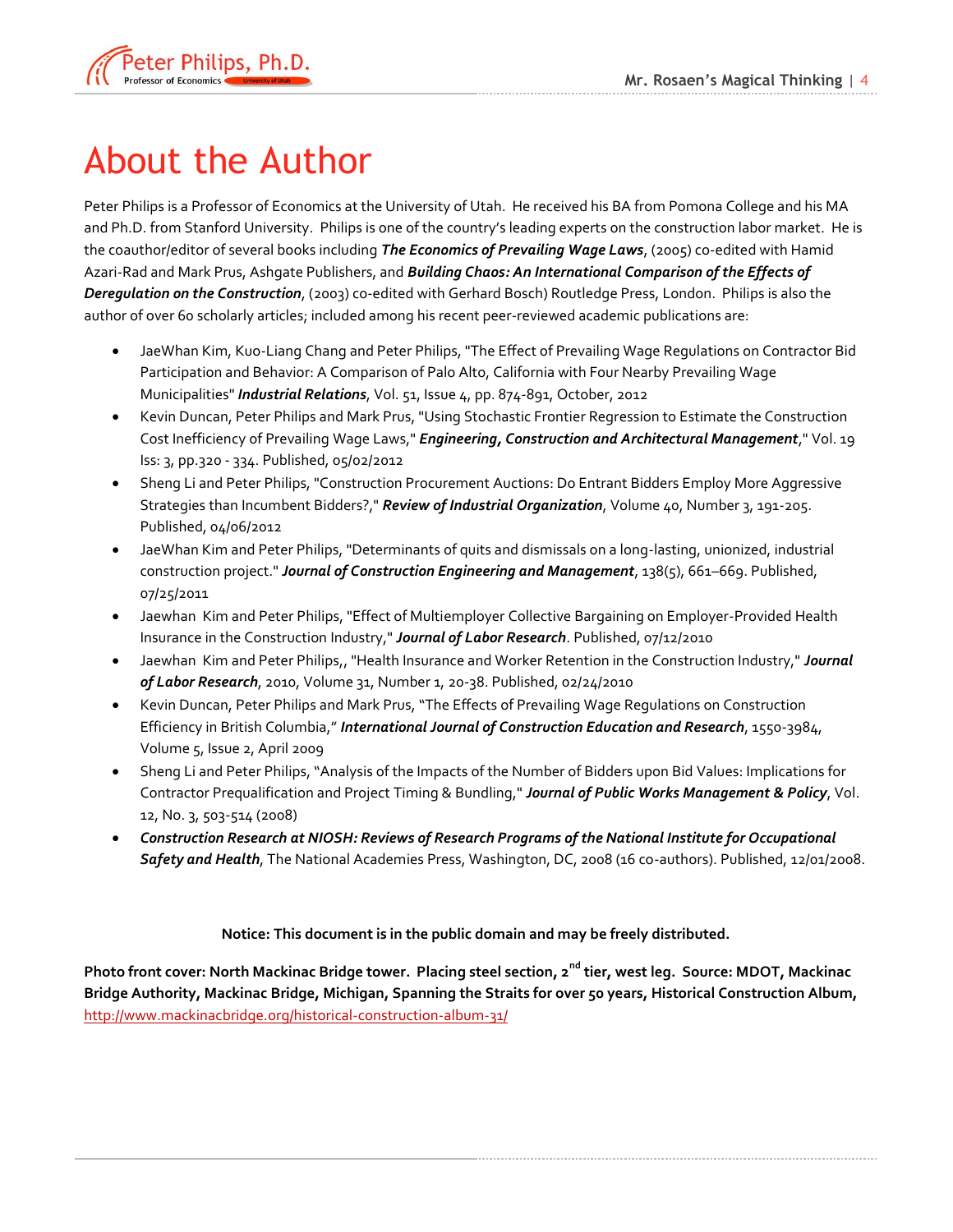

| <b>CONTENTS</b>                                                                |                |
|--------------------------------------------------------------------------------|----------------|
| <b>Executive Summary</b>                                                       | $\overline{2}$ |
| <b>About the Author</b>                                                        | 4              |
| List of Tables and Figures                                                     | 6              |
| Mr. Rosaen's Report Summarized                                                 | 7              |
| His Wage Differential Methodology                                              | 7              |
| Hypothetical Savings: Games Assumptions Play                                   | 7              |
| Playing the Game: Who Has the Best Assumptions?                                | 10             |
| Blue collar labor costs as a percent of total capital outlays                  | 10             |
| The difference between payments to contractors and total capital outlays       | 12             |
| A Reliable Alternative                                                         | 14             |
| A Natural Experiment: School Construction Costs in Kentucky, Ohio and Michigan | 14             |
| Ohio Exempts Schools from Prevailing Wage Requirements                         | 17             |
| <b>Conclusion</b>                                                              | 18             |
| <b>Endnotes</b>                                                                | 19             |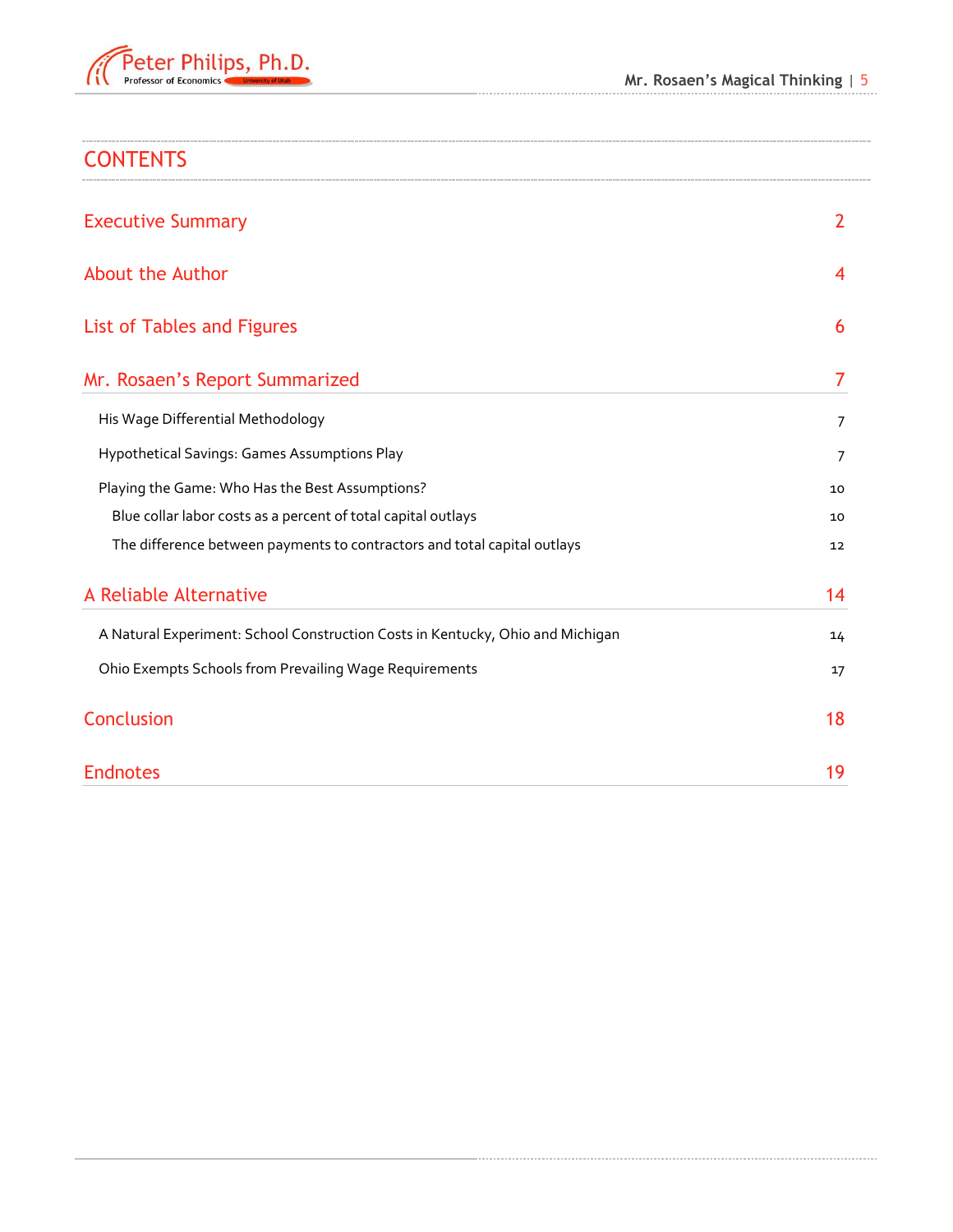

# <span id="page-7-0"></span>List of Tables and Figures

| Table 1: Mr. Rosaen's method with various assumed labor costs as a percent of total costs but only his one hypothetical    |  |
|----------------------------------------------------------------------------------------------------------------------------|--|
| Table 2: Mr. Rosaen's method with various assumed wage drops but only his one assumed labor costs as a percent of total    |  |
| Table 3: Mr. Rosaen's scenario (row 1) under varing assumptions regarding loss of productivity due to lower wages 9        |  |
| Table 4: Hypothetical labor costs as a percent of total costs adjusting for the fact that Mr. Rosaen's total costs are all |  |
|                                                                                                                            |  |
| Table 6: Real, inflation adjusted square-foot cost of new public school construction in Kentucky, Ohio and Michigan 1992-  |  |
| Table 7: Differences in the average bid price per square foot for Ohio public schools by union and nonunion contractor,    |  |

| Figure 2: Michigan blue-collar labor costs as a percent of total construction costs (excluding land purchases, architectural, |
|-------------------------------------------------------------------------------------------------------------------------------|
|                                                                                                                               |
| Figure 4: Median square foot cost of new elementary schools before and after law changes in Kentucky and Ohio, 1992-          |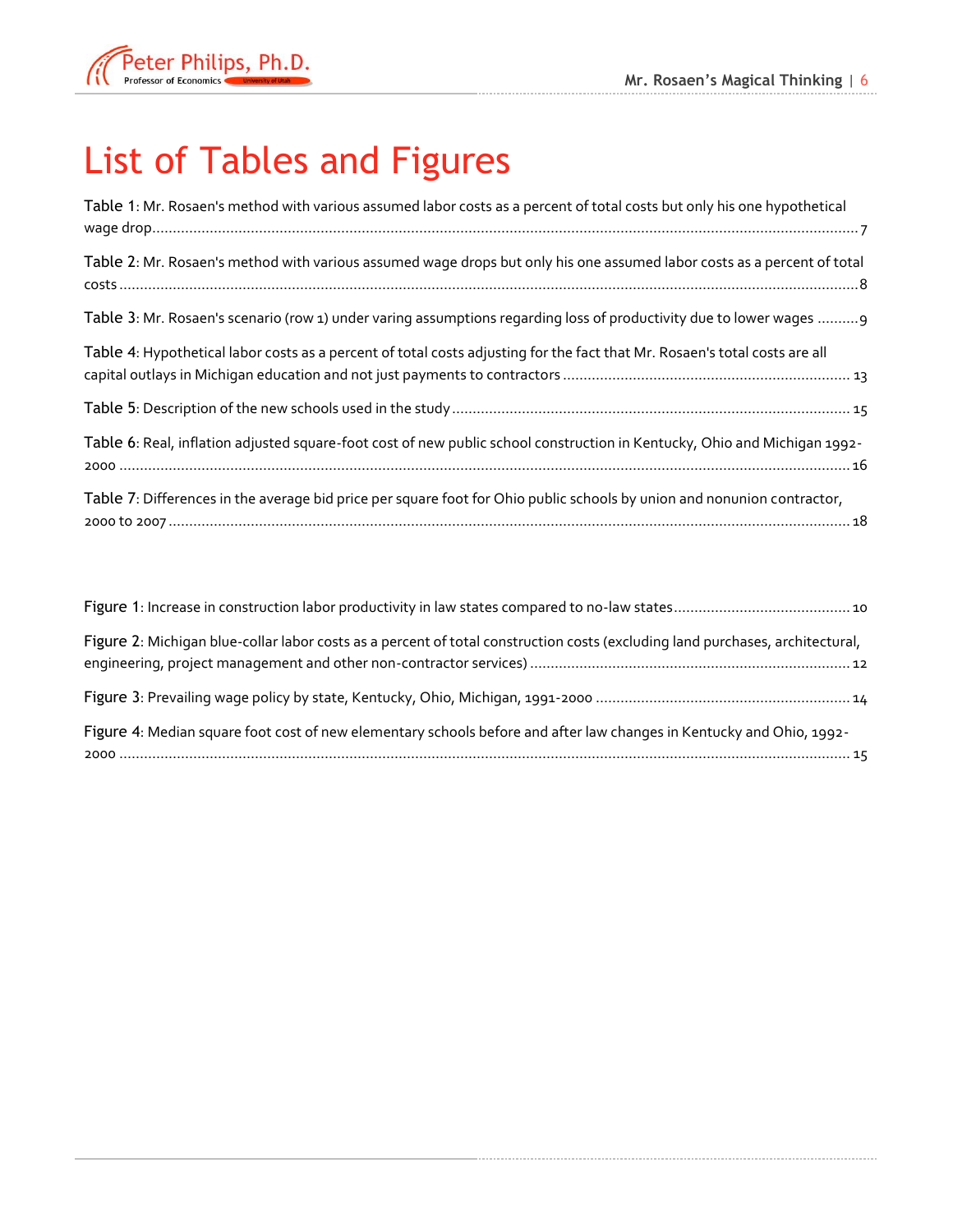

# <span id="page-8-0"></span>Mr. Rosaen's Report Summarized

#### <span id="page-8-1"></span>His Wage Differential Methodology

Mr. Rosaen's approach to evaluating Michigan's prevailing wage law is simple:

- He begins by assuming that blue-collar labor costs in construction are 30% of total costs.
	- o Total costs, in turn, are total construction contractor costs charged to owners. They do not include land purchases, the purchase of buildings, capitalized interest rates, legal, engineering, architectural or other costs that are not payments to construction contractors.
- Mr. Rosaen then assumes that a repeal of prevailing wage requirements would lower wages and benefits on public construction by 25%.
- Based on these two assumptions, Mr. Rosaen multiplies a hypothetical drop in wages of 25% times a hypothetical blue-collar labor costs of 30% to yield a drop in total construction costs of 7.5%.

Mr. Rosaen then multiplies this hypothetical savings times the education capital outlay expenditures for Michigan over the period 2002 to 2011 to generate annual and total hypothetical savings in school construction expenditures. Mr. Rosaen translates all past dollars into 2013 dollars using the consumer price index. He notices that the average annual expenditures on education capital outlays in Michigan covered by the state prevailing wage are \$3 billion dollars. Multiplying \$3 billion times 10 yields a total expenditure of \$30 billion. Multiplying this times 7.5% generates a total savings of \$2.25 billion over ten years. Nothing could be simpler. Indeed, alter Mr. Rosaen's assumptions and even more money could be saved.

### <span id="page-8-2"></span>Hypothetical Savings: Games Assumptions Play

Mr. Rosaen's approach can be easily summarized in [Table 1](#page-8-3):

<span id="page-8-3"></span>Table 1: Mr. Rosaen's method with various assumed labor costs as a percent of total costs but only his one hypothetical wage drop

|                | <b>Assumed Cost Structure</b> | <b>Hypothetical Savings</b>       |                      |                  |                   |
|----------------|-------------------------------|-----------------------------------|----------------------|------------------|-------------------|
|                |                               | Labor Costs<br><b>Blue Collar</b> |                      | Hypothetical     |                   |
|                |                               | as a Percent                      | Labor Cost:          | Decline in       |                   |
|                |                               | of Total Blue- Columns A          |                      | <b>Wages and</b> |                   |
|                | <b>Total Capital Outlays</b>  | <b>Collar Costs</b>               | times B              | <b>Benefits</b>  | Columns D times E |
|                | А                             | в                                 |                      | D                | F                 |
|                | \$30,000,000,000              | 50%                               | \$15,000,000,000     | 25%              | \$3,750,000,000   |
| $\overline{2}$ | \$30,000,000,000              |                                   | 45% \$13,500,000,000 | 25%              | \$3,375,000,000   |
| 3              | \$30,000,000,000              |                                   | 40% \$12,000,000,000 | 25%              | \$3,000,000,000   |
| 4              | \$30,000,000,000              | 35%                               | \$10,500,000,000     | 25%              | \$2,625,000,000   |
| 5              | \$30,000,000,000              | 30%                               | \$9,000,000,000      | 25%              | \$2,250,000,000   |
| 6              | \$30,000,000,000              | 25%                               | \$7,500,000,000      | 25%              | \$1,875,000,000   |
|                | \$30,000,000,000              | 20%                               | \$6,000,000,000      | 25%              | \$1,500,000,000   |
| 8              | \$30,000,000,000              | 15%                               | \$4,500,000,000      | 25%              | \$1,125,000,000   |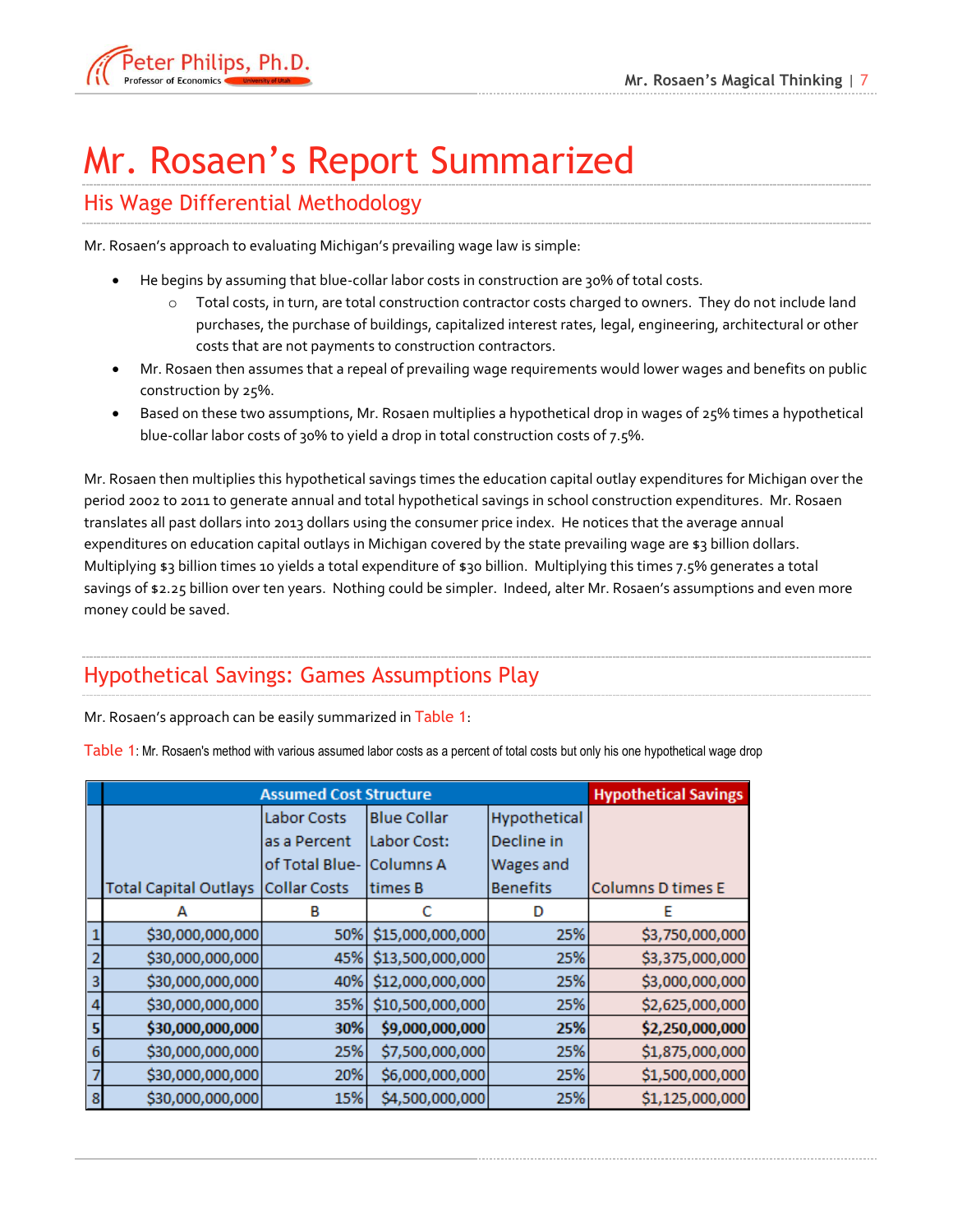

Mr. Rosaen's analysis is presented in row 5 of [Table 1](#page-8-3). \$30 billion in capital outlays with an assumed 30% blue-collar labor costs as a percent of total costs yields \$9 billion in labor costs and if those costs fell by a hypothetical 25%, then the taxpayers of Michigan would save \$2.25 billion on public school construction. But, taxpayers could save even more, if Mr. Rosaen had assumed that blue-collar labor cost were a higher percent of total costs. For instance, in row 1 of [Table 1](#page-8-3), all Mr. Rosaen would have to assume is that blue-collar labor costs were 50% of total capital outlays for public education construction and Michigan taxpayers would save \$3.75 billion by eliminating prevailing wages. Less optimistically, if Mr. Rosaen assumed that blue-collar labor costs were only 25% of total educational capital outlays in Michigan, then taxpayers would have to settle for less savings,  $\sharp 1.875$  billion (row 6 [Table 1](#page-8-3)). And if, labor costs as a percent of total construction costs were but 15%, then Mr. Rosaen's hypothetical savings would be \$1.2 billion row 8 ([Table 1](#page-8-3)).

Well as Everett Dirksen once said: "A billion here, a billion there, pretty soon, you're talking real money."<sup>3</sup> However, in Mr. Rosaen's case, the money depends upon assumptions. To see this more clearly, [Table 2](#page-9-0) reverses the game by adopting Mr. Rosaen's assumed 30% labor costs as a percent of total education outlays in Michigan; but [Table 2](#page-9-0) adopts a variety of assumed declines in wages and benefits with the repeal of prevailing wages.

|   | <b>Assumed Cost Structure</b> | <b>Hypothetical Savings</b>                             |                                                         |                                  |                          |  |
|---|-------------------------------|---------------------------------------------------------|---------------------------------------------------------|----------------------------------|--------------------------|--|
|   |                               | Labor Costs<br>as a<br>Percent of<br><b>Total Blue-</b> | <b>Blue Collar</b><br> Labor Cost: <br><b>Columns A</b> | Hypothetical<br>Decline in Wages |                          |  |
|   | <b>Total Capital Outlays</b>  | Collar Costs times B                                    |                                                         | and Benefits                     | <b>Columns D times E</b> |  |
|   | А                             | в                                                       |                                                         | D                                | E                        |  |
|   | \$30,000,000,000              | 30%                                                     | \$9,000,000,000                                         | 50%                              | \$4,500,000,000          |  |
| 2 | \$30,000,000,000              | 30%                                                     | \$9,000,000,000                                         | 45%                              | \$4,050,000,000          |  |
| з | \$30,000,000,000              | 30%                                                     | \$9,000,000,000                                         | 40%                              | \$3,600,000,000          |  |
| 4 | \$30,000,000,000              | 30%                                                     | \$9,000,000,000                                         | 35%                              | \$3,150,000,000          |  |
|   | \$30,000,000,000              | 30%                                                     | \$9,000,000,000                                         | 30%                              | \$2,700,000,000          |  |
| 6 | \$30,000,000,000              | 30%                                                     | \$9,000,000,000                                         | 25%                              | \$2,250,000,000          |  |
|   | \$30,000,000,000              | 30%                                                     | \$9,000,000,000                                         | 20%                              | \$1,800,000,000          |  |

<span id="page-9-0"></span>Table 2: Mr. Rosaen's method with various assumed wage drops but only his one assumed labor costs as a percent of total costs

In [Table 2](#page-9-0), Mr. Rosaen's assumptions of 30% labor costs and 25% wage drop is found in row 6. Here again, the taxpayers of Michigan save a hypothetical \$2.25 billion by eliminating prevailing wages. However, if Mr. Rosaen had only assumed that wages and benefits would fall by 50% instead of 25%, the taxpayers of Michigan could have doubled their savings from \$2.25 billion to \$4.5 billion. On the other hand, if Mr. Rosaen had assumed wages and benefits would fall after repeal by only 20%, Michigan taxpayers would have to settle for a \$1.8 billion in savings.

The foregoing demonstrates that Mr. Rosaen's conclusions are dependent upon what he assumes. However, his key assumption is neither 1) his assumed 30% labor costs as a percent of total outlays nor 2) his assumed 25% drop in wages and benefits. In fact, he states his key assumption at the beginning of his report under the heading "Limitations."

<sup>3</sup> [http://en.wikipedia.org/wiki/Everett\\_Dirksen](http://en.wikipedia.org/wiki/Everett_Dirksen)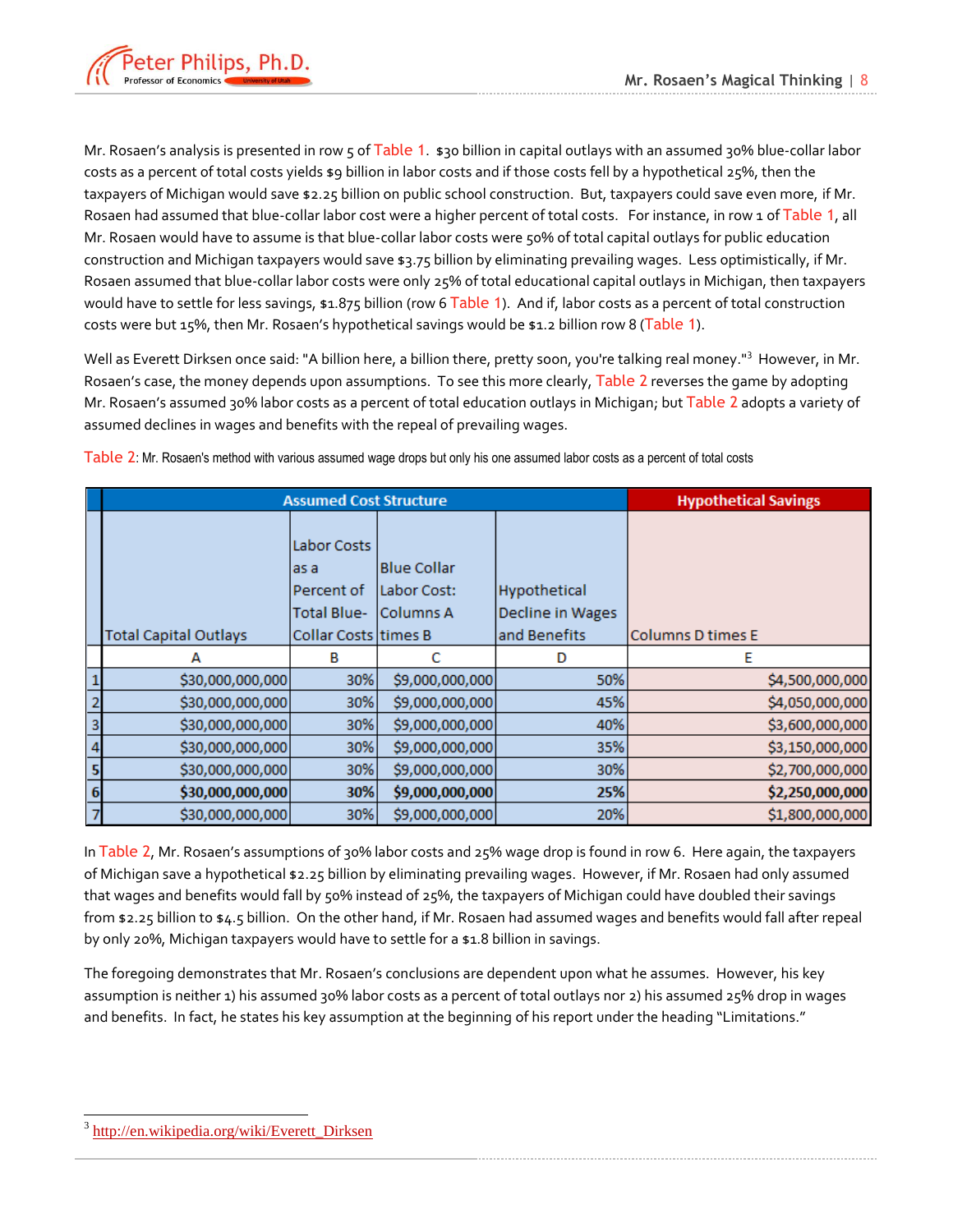

"We model a scenario of construction costs that are due to prevailing wage rates, and assume that those costs are passed on to the client, who in this case are state and local governments in Michigan. Our analysis does not consider changes in worker productivity, material costs, or labor share due to the absence of a prevailing wage."

[Table 3](#page-10-0) presents Mr. Rosaen's "scenario" in row 1. Here again are his two assumptions—that labor costs are 30% of total capital outlays in Michigan education—and that the drop in wages and benefits on public works is 25% after the elimination of Michigan's prevailing wage law. Also in row 1 is Mr. Rosaen's "limitation"—namely that there is no effect on labor productivity when workers experience a 25% drop in their wages and benefits. This assumption shows up in row 1 column E with a zero percent hypothetical loss in labor productivity. And this assumption reappears in row 1 column G with a \$0 loss in output due to lower productivity. The rest of the rows in [Table 3](#page-10-0) provide alternative assumptions regarding labor productivity losses due to wage and benefit losses.

|   | <b>Mr. Rosaen's Assumed Cost Structure</b> |                                |                    | <b>Adding Productivity Effect</b> |                                |                  | <b>Hypothetical Savings</b> |                             |                     |
|---|--------------------------------------------|--------------------------------|--------------------|-----------------------------------|--------------------------------|------------------|-----------------------------|-----------------------------|---------------------|
|   |                                            |                                |                    |                                   |                                | Construction     |                             |                             |                     |
|   |                                            | Labor Costs                    | <b>Blue Collar</b> | Hypothetical                      |                                | <b>Work Done</b> |                             |                             | Hypothetical        |
|   | <b>Total Capital Outlays</b>               | las a Percent Labor Cost:      |                    | Decline in                        | <b>Hypothetical Loss</b>       | without          | Loss of Output              | <b>Hypothetical Savings</b> | Savings and Losses  |
|   | under Prevailing                           | <b>of Total Blue-Columns A</b> |                    | <b>Wages and</b>                  | of Productivity Due Prevailing |                  | Due to Lower                | without Considering         | Due to Productivity |
|   | <b>Wage Regulations</b>                    | Collar Costs                   | times B            | Benefits                          | to Lower Wages                 | <b>Wages</b>     | <b>Wages</b>                | <b>Productivity Loss</b>    | Loss                |
|   |                                            | в                              |                    | Ð                                 |                                |                  | G                           | н                           |                     |
|   | \$30,000,000,000                           | 30%                            | \$9,000,000,000    | 25%                               | 0%                             | \$30,000,000,000 | S <sub>0</sub>              | \$2,250,000,000             | \$2,250,000,000     |
|   | \$30,000,000,000                           | 30%                            | \$9,000,000,000    | 25%                               | 5%                             | \$28,500,000,000 | \$1,500,000,000             | \$2,250,000,000             | \$750,000,000       |
| 3 | \$30,000,000,000                           | 30%                            | \$9,000,000,000    | 25%                               | 10%                            | \$27,000,000,000 | \$3,000,000,000             | \$2,250,000,000             | $-$750,000,000$     |
|   | \$30,000,000,000                           | 30%                            | \$9,000,000,000    | 25%                               | 15%                            | \$25,500,000,000 | \$4,500,000,000             | \$2,250,000,000             | $-$ \$2,250,000,000 |
| 5 | \$30,000,000,000                           | 30%                            | \$9,000,000,000    | 25%                               | 20%                            | \$24,000,000,000 | \$6,000,000,000             | \$2,250,000,000             | $-$ \$3,750,000,000 |
| 6 | \$30,000,000,000                           | 30%                            | \$9,000,000,000    | 25%                               | 25%                            | \$22,500,000,000 | \$7,500,000,000             | \$2,250,000,000             | $-$ \$5,250,000,000 |
|   | \$30,000,000,000                           | 30%                            | \$9,000,000,000    | 25%                               | 30%                            | \$21,000,000,000 | \$9,000,000,000             | \$2,250,000,000             | $-$6,750,000,000$   |

<span id="page-10-0"></span>Table 3: Mr. Rosaen's scenario (row 1) under varing assumptions regarding loss of productivity due to lower wages

Column E, rows 2 through 7 in [Table 3](#page-10-0) provide increasingly higher hypothetical assumptions regarding the loss in total output due to lower labor productivity after the decline in prevailing wages. Row 2 presumes a 5% loss in total productivity due to the various negative effects on labor productivity tied to 25% lower wages. In this case, there is a 5% drop in the value of construction from \$30 billion to \$28.5 billion (column F). This loss of \$1.5 billion in output has to be put to account by subtracting it from Mr. Rosaen's hypothetical savings of \$2.25 billion yielding a net savings to Michigan taxpayers of \$0.75 billion over 10 years. But in row 3, we assume that there is a 10% loss in total output associated with a 25% drop in wages (with labor costs being 30% of total costs). If this hypothetical were in fact true, then Michigan taxpayers would *lose*  rather than gain from the repeal of prevailing wages with the lower wages being offset by lower productivity and Michigan taxpayers on the hook for \$0.75 billion in lost output. Should labor productivity decline more than 10%, then the hypothetical losses to Michigan taxpayers would be even greater.

Is it plausible that labor productivity would fall by 10% or more with the elimination of Michigan's prevailing wage? [Figure 1](#page-11-2) below shows average construction labor productivity in prevailing wage law states compared to no-law states in 2007. Here labor productivity is measured as the value of output per blue-collar construction worker and the value added per blue-collar construction worker. Based on these measures, blue-collar construction labor productivity is from 9.6% to 16.1% higher in prevailing wage law states. Should Michigan repeal its prevailing wage law, it is hypothetically plausible that based on Mr. Rosaen's assumptions regarding 1) blue-collar labor costs as a percent of total costs being 30% and 2) wages and benefits dropping by 25% plus an altered hypothetical assumption that lower wages drop labor productivity by 10% to 15%, then prevailing wage repeal would actually cost the Michigan taxpayer between minus \$0.75 billion and minus \$2.25 billion in taxpayer money (rows 3 and 4, [Table 3](#page-10-0)) as opposed to the savings of \$+2.25 billion touted in Mr. Rosaen's report.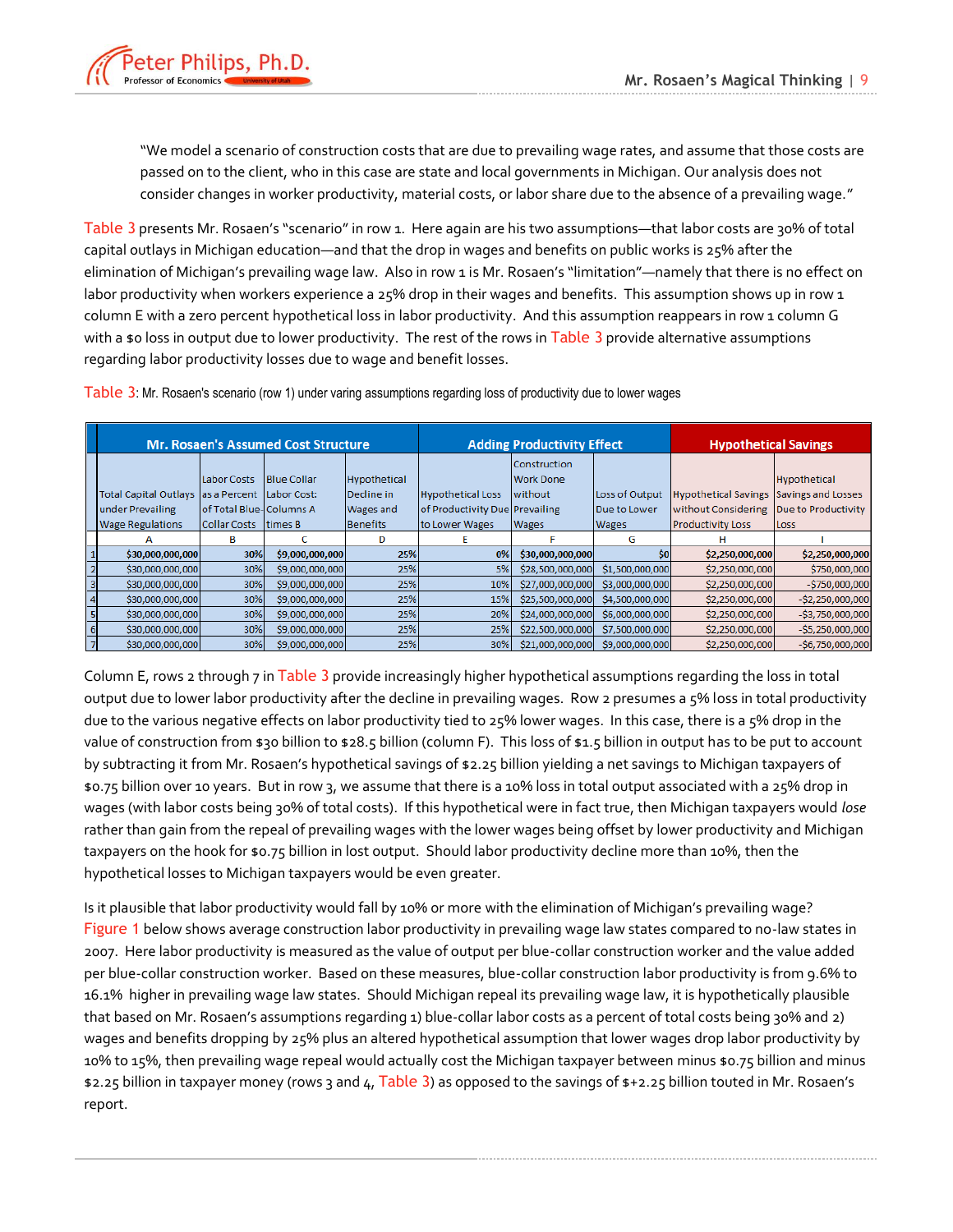

So which is it? Do Michigan taxpayers gain \$2.25 billion with prevailing wage law repeal or lose \$2.25 billion? One way to try to answer this question is by playing the game: who has the best assumptions?



<span id="page-11-2"></span>Figure 1: Increase in construction labor productivity in law states compared to no-law states

### <span id="page-11-0"></span>Playing the Game: Who Has the Best Assumptions?

#### <span id="page-11-1"></span>Blue collar labor costs as a percent of total capital outlays

The game of battling assumptions references reality. Mr. Rosaen's assumption that blue collar labor costs are 30% of total educational capital outlays in Michigan is, in fact, based on my previous work on this subject. Mr. Rosaen sates: "AEG found several studies with estimates of labor costs in terms of total construction costs."

He then refers to my 1998 paper: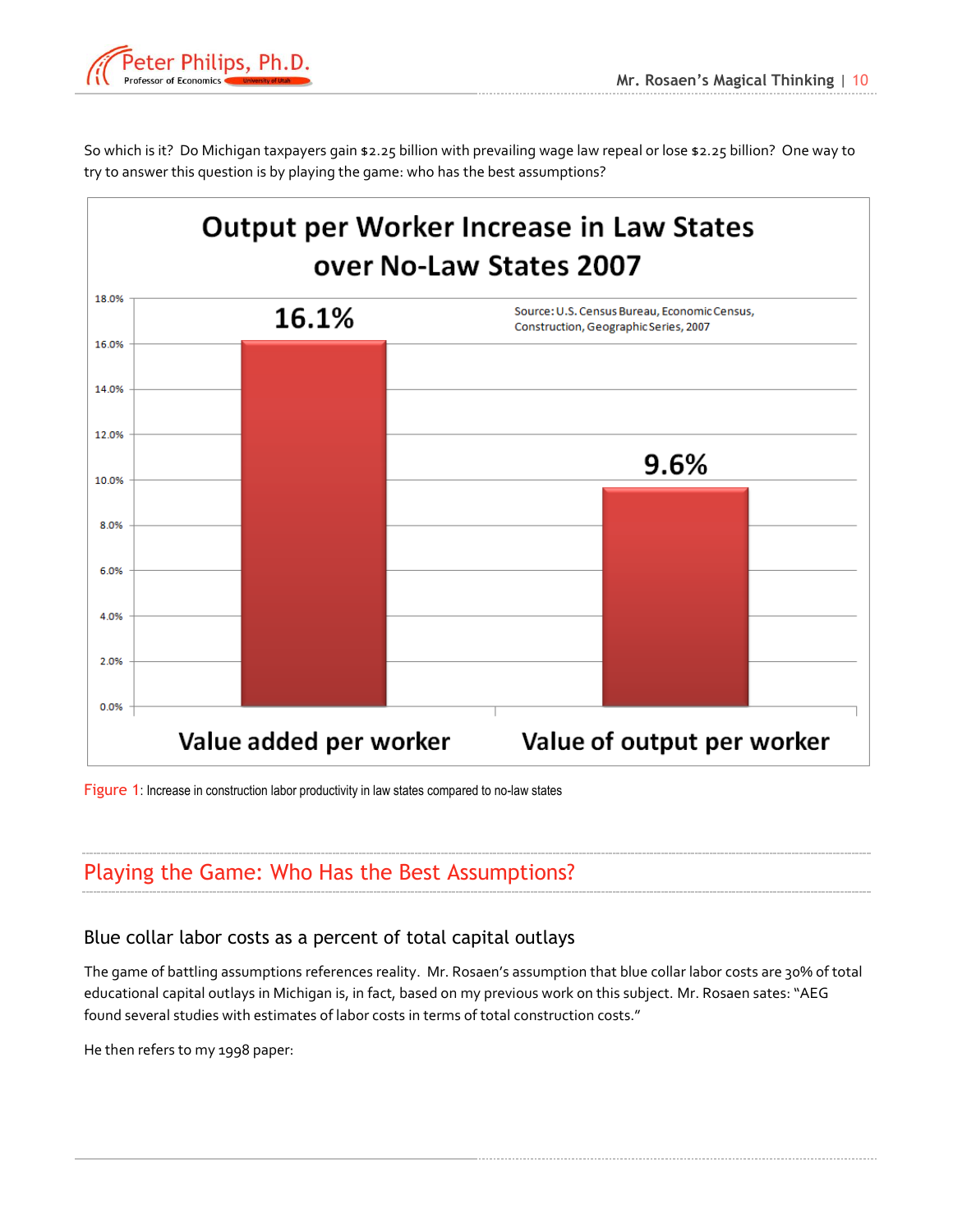

 $\overline{a}$ 

"A study of school construction costs in the Great Plains states estimated labor costs to comprise roughly 20-30 percent of construction contracts, which was attributed to the Census of Construction. The total cost of construction contracts in this calculation excludes land acquisition, architectural design, or management fees."<sup>4</sup>

Mr. Rosaen then refers to a study in the 1970s:

"The first econometric study of federal construction costs related to Davis-Bacon estimated labor costs (including wages, benefits, and payroll taxes) to be no more than 30 percent of total construction costs. This study was based on construction data collected in 1977 and 1978." <sup>5</sup>

With my 1998 work and a piece from the 1970s, one of which said that blue-collar labor costs as a percent of total construction costs was "from 20% to 30%" in the 1990s and the other of which said that blue-collar labor costs as a percent of total costs was "no more than 30%" in the 1970s, Mr. Rosaen concluded:

Using professional judgment, we determined approximately 30 percent of total costs to be attributable to labor. We based our assumptions on the following empirical studies:

As we have seen in [Table 1](#page-8-3), picking the high of the range from "20% to 30%" and "no more than 30%" has the result of increasing Mr. Rosaen's calculation of hypothetical savings. Is that a fair pick?

<sup>&</sup>lt;sup>4</sup> Philips, Peter. 1998. Kansas and Prevailing Wage Legislation. Report prepared for the Kansas Senate Labor Relations Committee

 $^5$  Rosaen, p. A-2. While Mr. Rosaen does not cite the source he refers to here, it appears he is referencing Fraundorf, Martha, and Mason Farell. 1984. "The Effect of Davis-Bacon Act on Construction in Rural Areas." *Review of Economics and Statistics*. Vol. 142, No. 6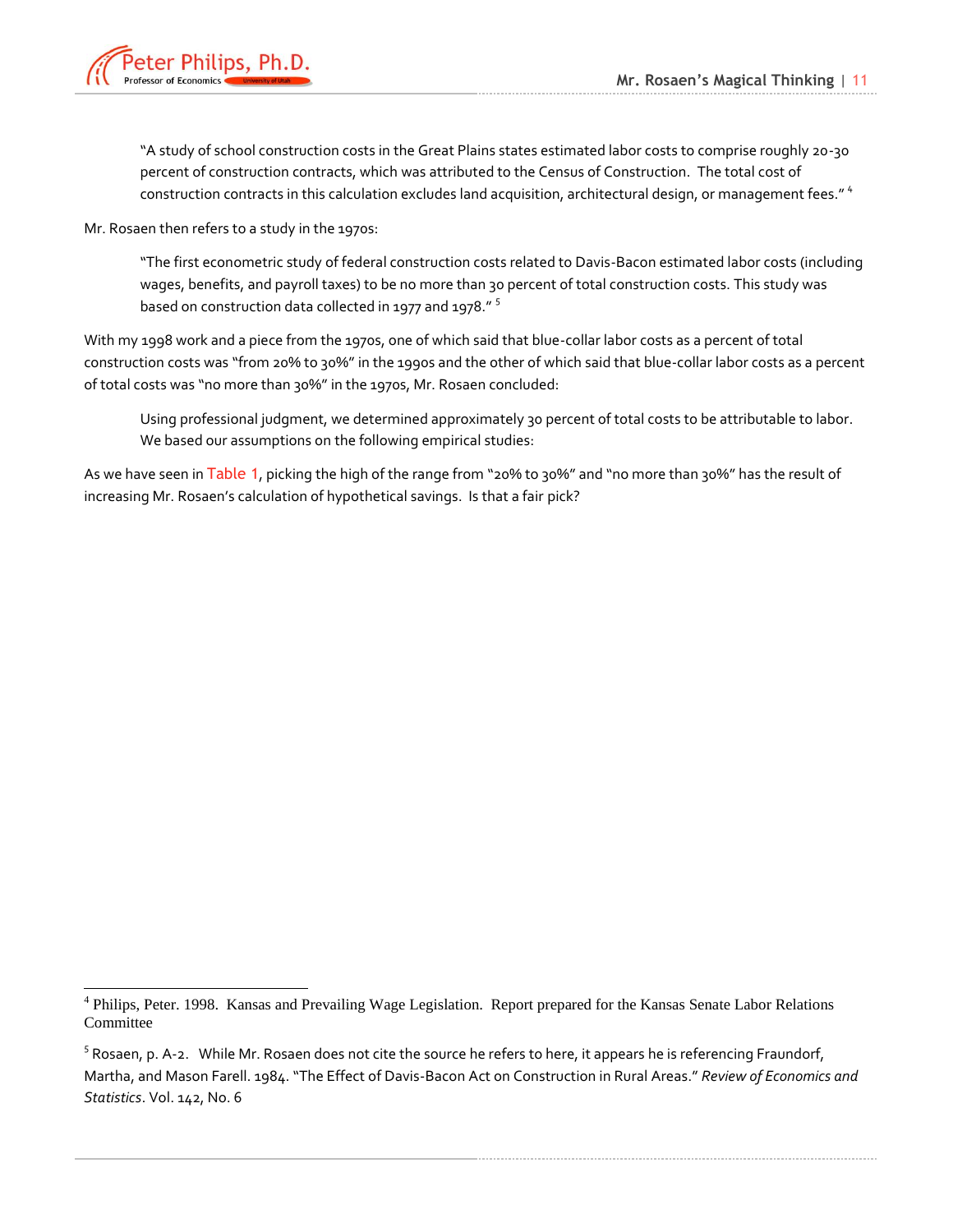



<span id="page-13-1"></span>Figure 2: Michigan blue-collar labor costs as a percent of total construction costs (excluding land purchases, architectural, engineering, project management and other non-contractor services)

In short: No—Mr. Rosaen's 30% labor cost assumption is misguided. Had he been more familiar with construction, his professional judgment would have alerted him to the fact that blue-collar workers have been an ever-declining percentage of total construction contractor employment for four decades. [Figure 2](#page-13-1) shows that in Michigan in 1972, 82% of construction contractor employees were blue-collar construction workers. By 2007, that percentage had fallen to 70%. Today, in 2013, it is likely to be around 65%. (We will know the actual percentage when the *2012 Economic Census for Construction Geographic Series* is released). Along with a decline in blue-collar labor as a percent of construction contractor employees, in Michigan, blue-collar labor costs (both wages and benefits) as a percent of total construction costs has fallen from 34% in 1977 to 23% in 2007. Today, blue-collar labor costs as a percent of total construction costs may well be approximately 20% rather than the 30% hypothetical assumed by Mr. Rosaen. Assuming this hypothetical is true, then Mr. Rosaen's calculation of taxpayer savings as shown in [Table 1](#page-8-3) would be off by \$750 million.

#### <span id="page-13-0"></span>The difference between payments to contractors and total capital outlays

Alas, it appears that Mr. Rosaen's professional judgment is off along a second dimension. In relying on my work and the work of Fraundorf, Mr. Rosaen carefully noted that our work excluded from construction cost the purchase of land, already constructed buildings, capitalized debt and other costs that may be considered capital outlays but not payments to contractors. In the US Department of Commerce, Survey of Local Government Finances, School Building Agencies, the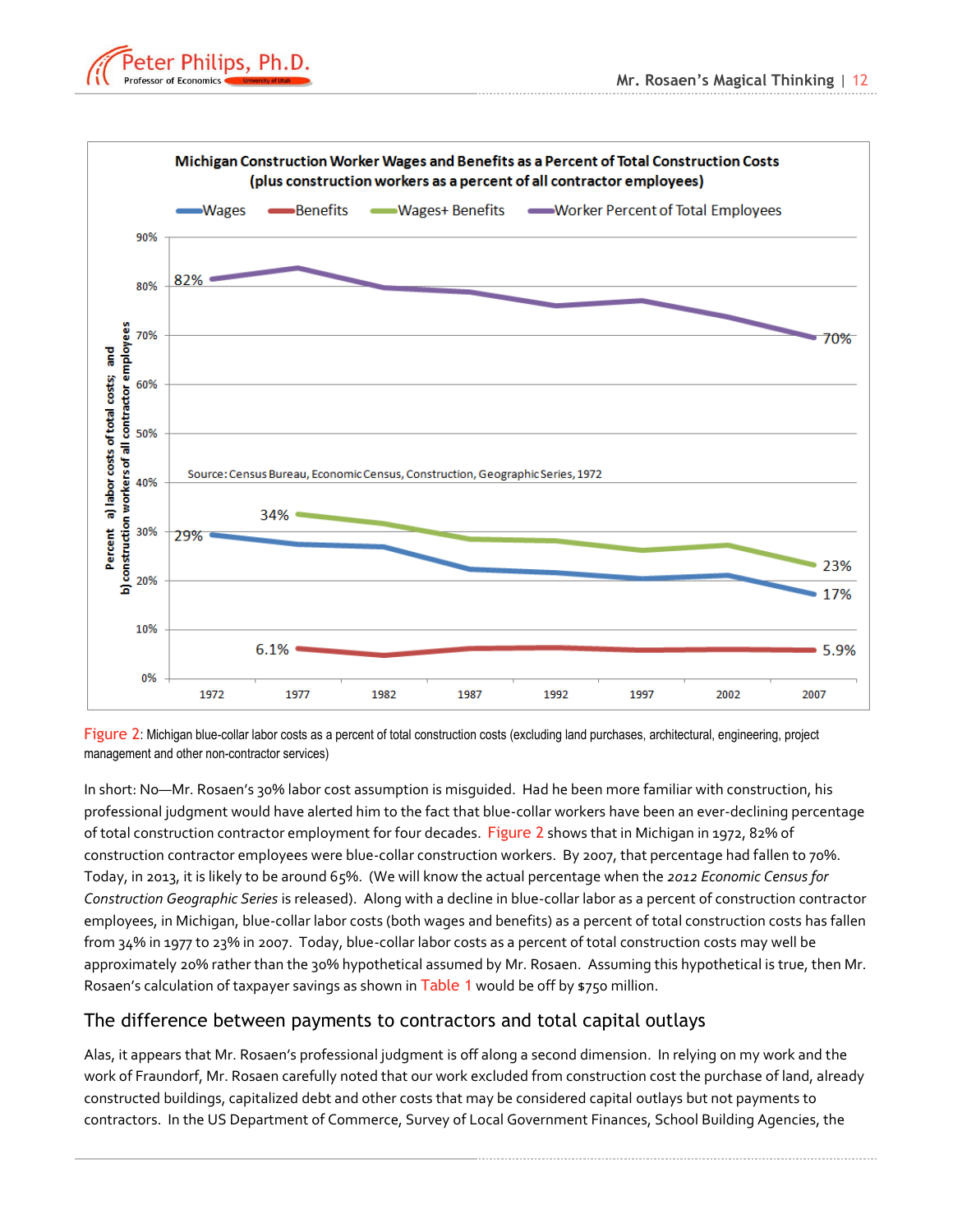

 $\overline{a}$ 

Commerce Department asks these agencies to separately report 1) payments to contractors, 2) purchases of land and buildings, and 3) capitalized interest payments.<sup>6</sup> Unfortunately, while the Commerce Department breaks out construction expenses from other capital outlays for all government expenses, this table upon which Mr. Rosaen relies does not provide a similar breakdown for educational outlays.<sup>7</sup> So Mr. Rosaen simply assumed that there were no land purchases, nor building purchases nor capitalized interest payments for Michigan education at any time from 2002 to 2011. Does this omission mean anything?

The Commerce Department *does* break out construction expenditures from all capital outlays (that is—educational combined with all other state and local capital outlays). For Michigan in 2010, payments to contractors accounted for 78% of all state and local capital outlays while land and building purchases and capitalized interest payments accounted for 22%. $^8$ 

If this mixture of capital outlays held for educational expenditures in 2010, then labor costs as a percent of total educational capital outlays (not just payments to contractors) would not be 30% as Mr. Rosaen assumed nor 20% as data for Michigan from the Economic Census for Construction suggests but actually either 25% or 16% respectively. [Table 4](#page-14-0) shows this.

<span id="page-14-0"></span>Table 4: Hypothetical labor costs as a percent of total costs adjusting for the fact that Mr. Rosaen's total costs are all capital outlays in Michigan education and not just payments to contractors

|                                                       |       |                                           | <b>Blue Collar Labor</b>                |                              |
|-------------------------------------------------------|-------|-------------------------------------------|-----------------------------------------|------------------------------|
|                                                       |       |                                           | Costs as a Percent of Blue Collar Labor |                              |
|                                                       |       | Payments to Blue Collar Wages Payments to |                                         | <b>Costs as a Percent of</b> |
| <b>Total Capital Outlays Contractors and Benefits</b> |       |                                           | <b>Contractors</b>                      | <b>Total Capital Outlays</b> |
| А                                                     |       |                                           |                                         |                              |
| \$122                                                 | \$100 | \$30                                      | 30%                                     | 25%                          |
| \$122                                                 | \$100 | \$20                                      | 20%                                     | 16%                          |

In row 1 of [Table 4](#page-14-0), we assume that payment to contractors is  $$100$  (column B). Based on the assumption that total capital outlays are 22% higher than payments to contractors, then total capital outlays are \$122 (column A). If wages and benefits are 30% of payments to contractors, they are \$30. Thus, row 1 reflects Mr. Rosaen's assumption regarding labor costs as a percent of payments to contractors. But \$30 is not 30% of total capital outlays. Rather it is 25%. Based on this arithmetical error alone, and adopting all of Mr. Rosaen's other assumptions, [Table 1](#page-8-3) row 6 shows that Mr. Rosaen's estimate of taxpayer savings from a repeal of prevailing wages is off by \$375 million.

But if one simply assumes a 20% labor cost as a percent of payments to contractors, then [Table 4](#page-14-0) shows that blue-collar labor costs as a percent of total educational capital outlays is 16%. [Table 1](#page-8-3) row 8 shows that under these two assumptions, that labor costs are 20% of payments to contractors and that payment to contractors is 78% of total educational capital outlays in Michigan, then Mr. Rosaen misses the mark by over \$1 billion.

<sup>6</sup> U.S. DEPARTMENT OF COMMERCE, Economics and Statistics Administration, U.S. CENSUS BUREAU FORM, F-42 (05- 23-2013) OMB No

 $7 \text{ U.S.}$  Census Bureau, Annual Surveys of State and Local Government Finances, Table 1. State and Local Government Finances by Level of Government and by State,<http://www.census.gov/govs/local/>

<sup>&</sup>lt;sup>8</sup> U.S. Census Bureau, Annual Surveys of State and Local Government Finances, Table 1. State and Local Government Finances by Level of Government and by State, 2009-10 <http://www.census.gov/govs/local/> (Michigan: State & local government amount, Direct expenditures, Capital outlay \$6,314,028; , Construction \$4,922,524 and Other capital outlay \$1,391,504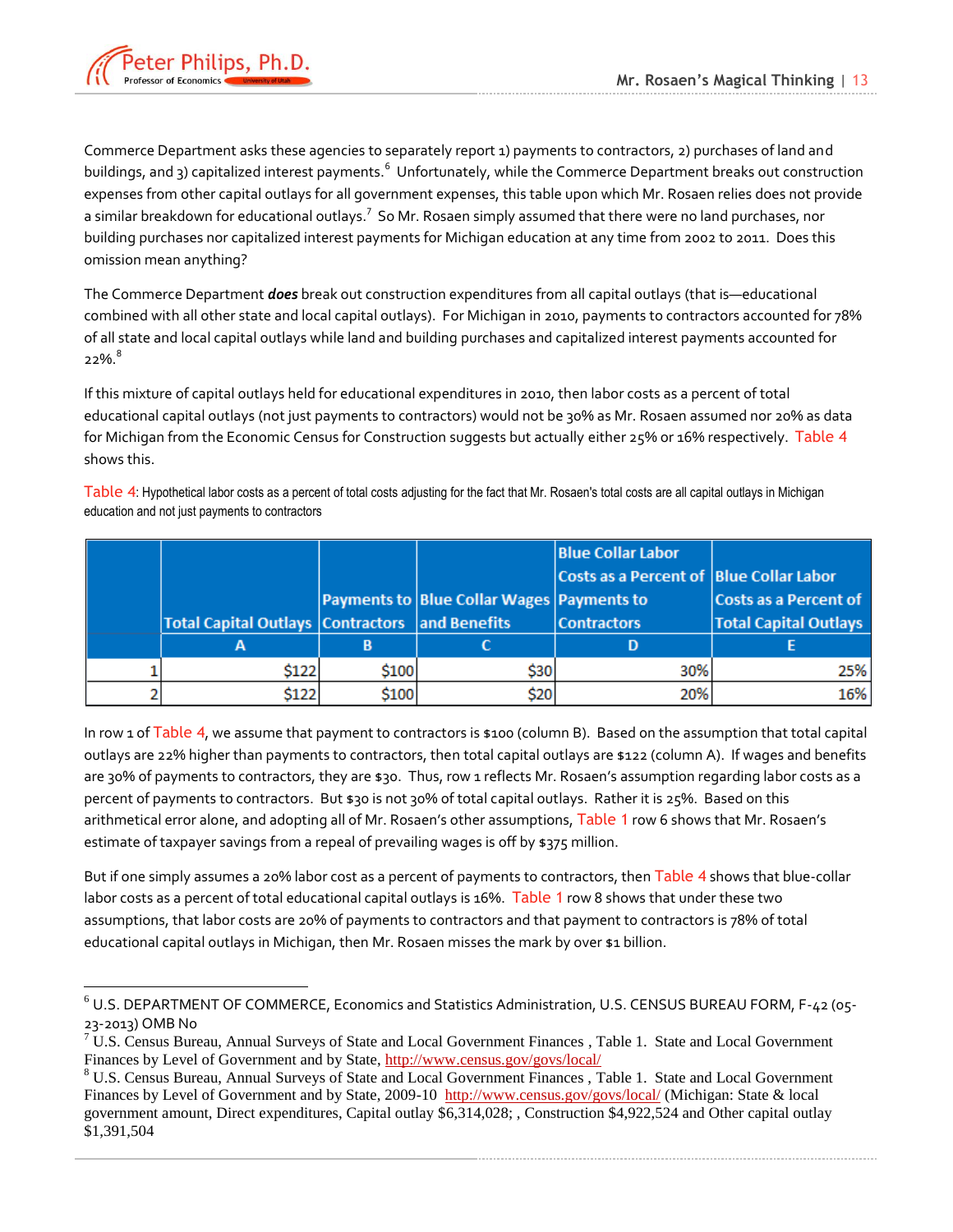

And if one imagines that cutting wages and benefits by 25% has any negative effect on labor productivity, then Mr. Rosean's savings could be off by an additional one or two billion dollars. As Senator Dirksen might say, "A billion dollar assumption here and a billion dollar assumption there, and pretty soon you're talking real mistakes."

# <span id="page-15-0"></span>A Reliable Alternative

What the foregoing shows is that back-of-the-envelope calculations regarding the effects of prevailing wages or their repeal are unreliable. "Estimates" of cost savings or indeed cost increases associated with prevailing wage enactment or repeal will swing like a wild pendulum. The pendulum will show cost savings or cost increases depending on the assumptions used to set up the calculation. The proper approach is to look at *reality* rather than make assumptions about it. And in the case of Michigan, reality suggests that 1) Mr. Rosaen overestimates labor costs as a percent of total capital outlays in Michigan education; and 2) he underestimates the costs incurred by reducing labor productivity through dropping wages and benefits on construction projects. We know this because a natural experiment has shown it.

### <span id="page-15-1"></span>A Natural Experiment: School Construction Costs in Kentucky, Ohio and Michigan

In the 1990s, a natural experiment occurred that can help us answer the question: how do prevailing wage regulations affect public construction costs? In 1996, Kentucky went from not having a prevailing wage law on public schools to implementing prevailing wages on all public school construction. In 1997, Ohio went from having prevailing wage regulations apply to public schools to removing the law. Due to a court decision, Michigan suspended its prevailing wage regulations on schools in late 1994 only to re-implement the regulation in the middle of 1997. So we have a natural experiment that employs both a before-and-after comparison in three adjoining states, and a here-and-there comparison of new school construction costs across these state. Furthermore, the type of construction, schools, is a relatively homogeneous set of construction projects and the time period is close together. So this natural experiment provides a close apples-to-apples comparison of public school construction with and without prevailing wage regulations. [Figure 3](#page-15-2) shows the timing in the 1990s when each state had and did not have prevailing wage regulations in force.



<span id="page-15-2"></span>Figure 3: Prevailing wage policy by state, Kentucky, Ohio, Michigan, 1991-2000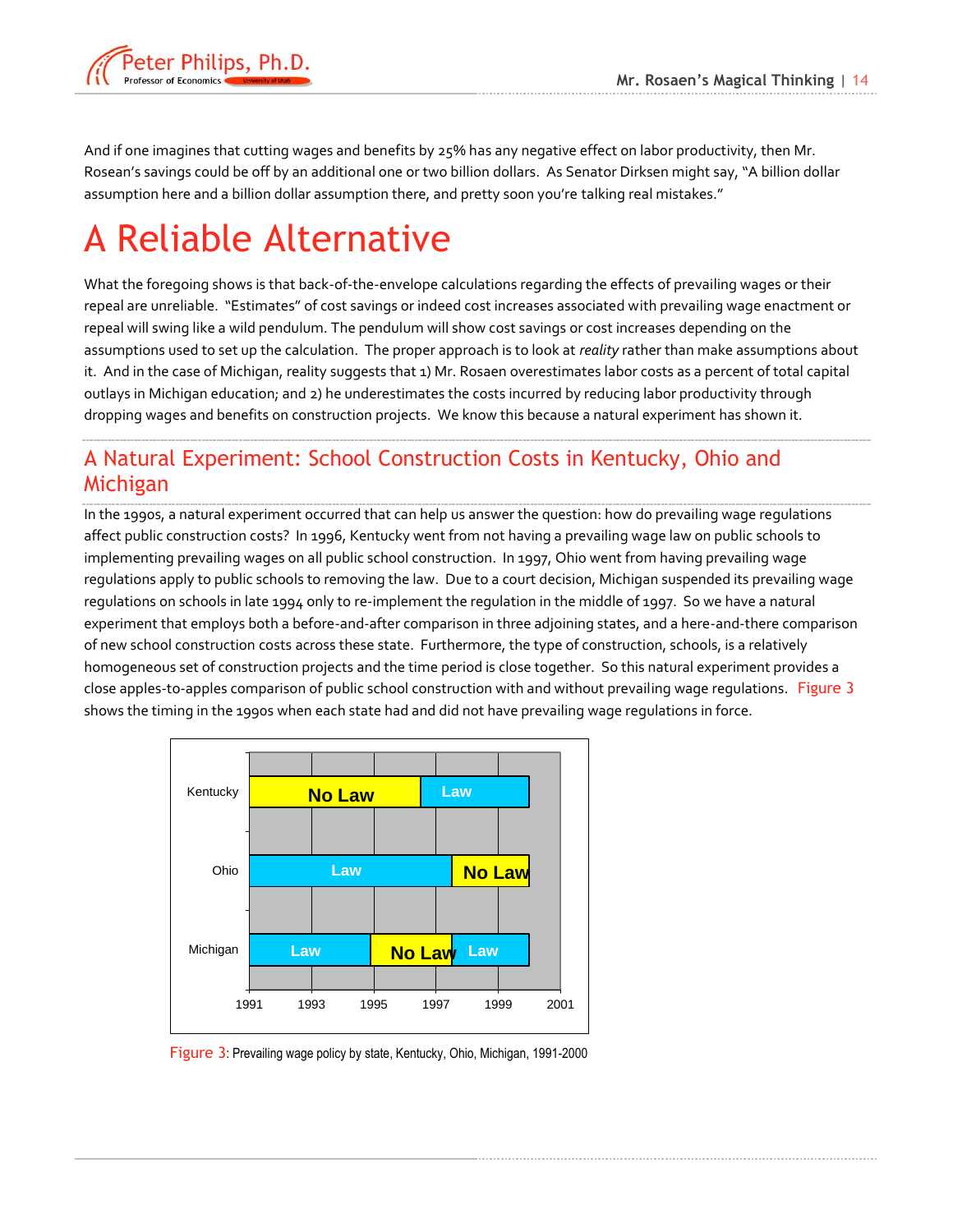

Using FW Dodge data covering 391 new schools constructed in Kentucky, Ohio and Michigan over the period 1992 to 2000, analysis done by this author in 2001 showed that there was no measurable, statistically significant difference in the total cost of construction associated with the removal or prevailing wage regulations."

<span id="page-16-0"></span>Table 5: Description of the new schools used in the study

| <b>Characteristic of Schools in Study</b>            |             |  |  |  |  |  |  |
|------------------------------------------------------|-------------|--|--|--|--|--|--|
| Number of New Schools in Study                       | 391         |  |  |  |  |  |  |
| Average Square Foot Size of the School               | 86,415      |  |  |  |  |  |  |
| Average Total Cost of the Project (Year 2000 dollars | \$8,483,937 |  |  |  |  |  |  |
| Percent of All Schools                               |             |  |  |  |  |  |  |
| Michigan                                             | 38%         |  |  |  |  |  |  |
| Ohio                                                 | 36%         |  |  |  |  |  |  |
| Kentucky                                             | 26%         |  |  |  |  |  |  |
| Percent of School with a Gym-Pool Facility           | 7%          |  |  |  |  |  |  |
| Percent of Urban Schools                             | 32%         |  |  |  |  |  |  |
| Percent of Schools Built Under Prevailing Wages      | 49%         |  |  |  |  |  |  |

[Table 5](#page-16-0) shows that of the 391 new schools with an average size of 86,415 feet, almost half (49%) were built under prevailing wages and half (51%) were not. Michigan, which had prevailing wages, dropped them and then took them up again, accounted for 38% of the schools in the sample. Ohio accounted for 36% and Kentucky accounted for 26% of the schools. Thirty-two percent of the schools were in urban areas while the rest were rural. All the monetary figures in the study were normalized in the year 2000 dollars and the average project cost was almost \$8.5 million. Before looking at all three states, we will start by looking at the adjacent states of Kentucky and Ohio.



<span id="page-16-1"></span>Figure 4: Median square foot cost of new elementary schools before and after law changes in Kentucky and Ohio, 1992-2000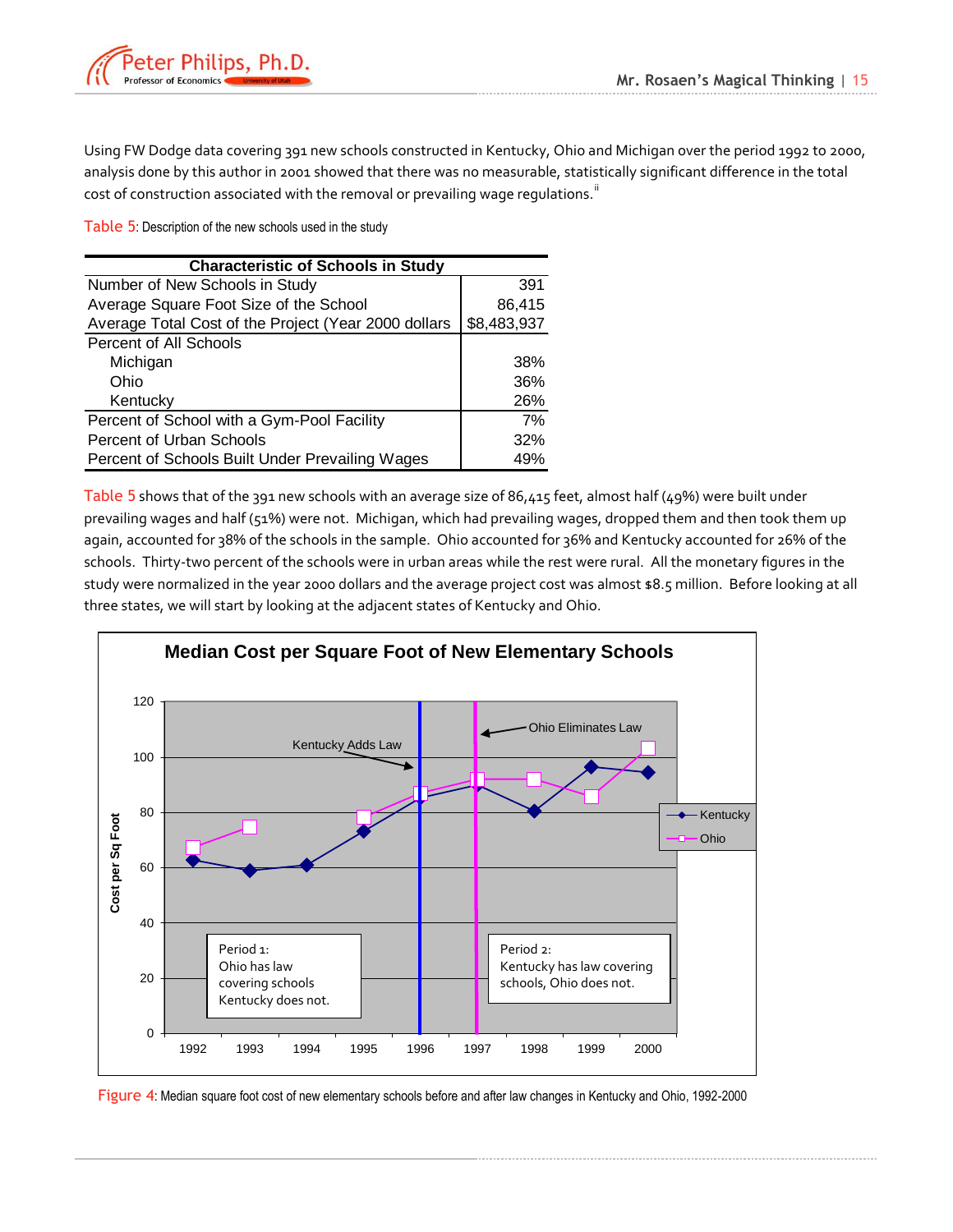

 $\overline{a}$ 

A simple comparison in [Figure 4](#page-16-1) of the median square foot cost of new school construction based on "start costs" (or accepted bid price) in Kentucky and Ohio over the 1992 to 2000 time period shows no discernible cost effect either of Kentucky implementing prevailing wages in 1996 nor Ohio removing prevailing wages for schools in 1997.  $^{\text{iii}}$  [Table 6](#page-17-0) shows the mean square foot cost of rural schools in periods in which there was no law (\$96) compared to when there was a law (\$98). [Table 6](#page-17-0) also shows for urban schools the mean square foot cost when there was no law (\$114) and when there was a law (\$114). *In both cases there is no statistically significant difference in these average square foot costs.*

<span id="page-17-0"></span>Table 6: Real, inflation adjusted square-foot cost of new public school construction in Kentucky, Ohio and Michigan 1992-2000

|              | <b>New Public Schools</b>                          |             |                                                   |     |       |                                         |    |  |  |  |
|--------------|----------------------------------------------------|-------------|---------------------------------------------------|-----|-------|-----------------------------------------|----|--|--|--|
|              |                                                    |             | <b>Real (Inflation Adjusted) Square Foot Cost</b> |     |       |                                         |    |  |  |  |
|              | a                                                  | b           | с                                                 | d   | е     |                                         | g  |  |  |  |
|              |                                                    |             | <b>Rural Schools</b>                              |     |       | <b>Urban Schools</b>                    |    |  |  |  |
| $\mathbf{2}$ |                                                    | <b>Mean</b> | <b>Standard Deviation   Number</b>                |     |       | <b>Mean</b> Standard Deviation   Number |    |  |  |  |
|              | 3 No Law                                           | \$96        | \$26                                              | 161 | \$114 | \$36                                    | 40 |  |  |  |
| 4            | Law                                                | \$98        | \$24                                              | 104 | \$114 | \$34                                    | 86 |  |  |  |
|              | 5 <sup>t-test</sup>                                | $-0.76$     |                                                   |     | 0.05  |                                         |    |  |  |  |
|              | <b>Statistically</b><br>Significant<br>Difference? |             | <b>No</b>                                         |     |       | <b>No</b>                               |    |  |  |  |

This 2001 *Kentucky-Ohio-Michigan Study* goes on to apply a more sophisticated econometric model to these 391 new schools finding that there were statistically significant effects on total costs if ground were broken on a project at the onset of winter, and that rural schools were statistically less expensive compared to urban schools, and that Kentucky schools were less expensive compared to Ohio and Michigan, and if a school had a pool it was more expensive than if it did not. However, *there were no measurably or statistically significant effects of prevailing wages on total start costs*.

In subsequent peer-reviewed<sup>9</sup> research on more than 4000 new schools built nationwide published in the *Journal of Education Finance*, <sup>iv</sup> the results of the *Kentucky-Ohio-Michigan Study* were confirmed. **There was no measurably or** *statistically significant effect on start costs associated with the presence of prevailing wage regulations.* Additionally, it was found that substantial savings on school construction could be found if schools were built counter-cyclically. By avoiding building into what *Engineering News Record* calls "cost storms" when construction is booming, there is a measurably large and statistically significant savings that can accrue to the public. Such counter-cyclical spending can also benefit the construction industry and the local community by dampening the chronic boom-bust cycle of construction. Those who wish to save on public construction monies would be well advised to avoid breaking ground as winter hits and to seek breaking ground when the economy slumps. Repealing prevailing wages will result in lower wages, benefits, training and productivity, but does not promise substantial savings on total construction costs. Confirming this conclusion, we turn to a 2013 study of the effects in the decade of the 2000's of Ohio exempting schools from their prevailing wage requirements in 1997.

<sup>&</sup>lt;sup>9</sup> Peer-review refers to the academic process whereby research proposed for publication is sent to a set of independent experts in the field for review. The research is only published after it passes the evaluation of these reviewers and the journal editor.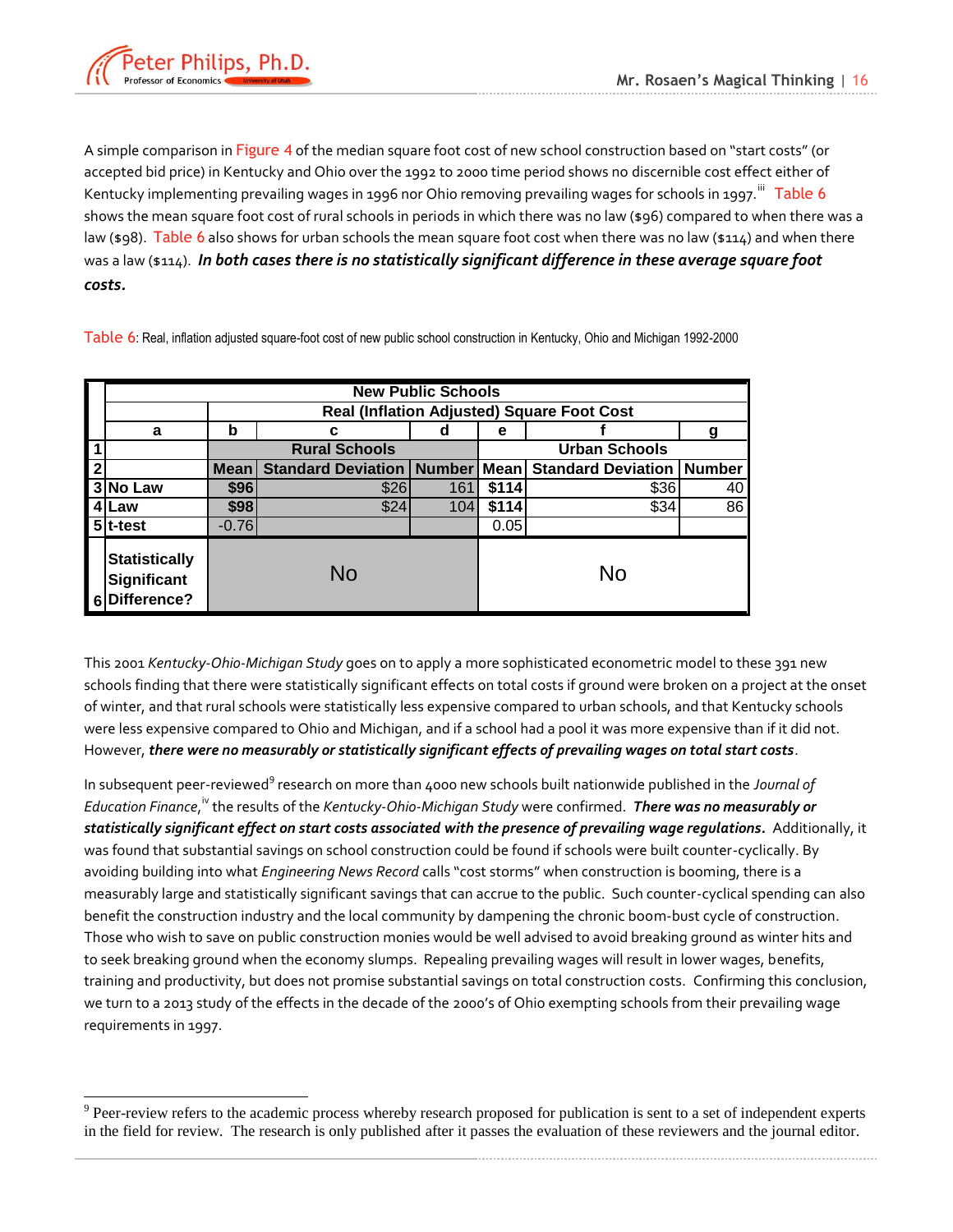

### <span id="page-18-0"></span>Ohio Exempts Schools from Prevailing Wage Requirements

A 2013 study of Ohio's exemption of schools from prevailing wage requirements finds no evidence that this exemption saved taxpayers money. In this study, we find that in Ohio, subsequent to the school exemption from prevailing wage requirements, union contractors continued to win public school jobs while still paying union wages. Indeed, we find that on average, union bids on public schools in Ohio in the decade of the 2000's were slightly lower than nonunion bids, although the difference was close enough to make the results not statistically significant. This is consistent with the findings in the previous section that Ohio school construction costs did not decline after the state exempted school construction from prevailing wages. The lesson from Ohio is that higher wage rates do not necessarily mean higher construction costs. And claiming that wage rates will fall after repealing prevailing wage laws does not really mean that public construction costs will decline.

In 1997, Ohio exempted public school construction from prevailing wage requirements. In 2013, Professor Alan Atalah, Dean for Graduate Affairs and graduate coordinator for the Construction Management Department at Bowling Green University published his study the impact of Ohio's prevailing wage exemption on Ohio's public school construction costs in Ohio. Dr. Atalah has a doctorate in Engineering with a specialization in Civil and Construction Engineering and teaches courses in Estimating and Bidding Strategies. This background led him to frame his study around the bids of union contractors paying what would have been Ohio's prevailing wage had the 1997 exemption not occurred compared to the bids or nonunion contractors on public schools who were free from prevailing wage requirements after the exemption took effect. Professor Atalah summarized the results of his study as follows:

In 1997, the Ohio senate passed Senate Bill 102 which established the Ohio School Facilities Commission as a separate agency to oversee the rebuilding projects of the public schools in Ohio. To lower the construction cost, the bill exempted construction contractors from paying prevailing wages on these projects based on the hypothesis that this exemption would save the Ohio tax payer 10.7%. Many other studies concluded that these savings would range from 1.5 to 26%. The purpose of this research was to investigate this hypothesis through the statistical analysis of 8093 bids received for the schools' construction from the years 2000 through 2007. Union contractors-who paid their workers union wages-and non-union contractors-who did not pay prevailing wages bid these projects. By comparing the bids/SF [bid price per square foot] from both groups (union and nonunion), the hypothesis was tested. The research indicated that there was no significant difference between the bids/SF for union contractors and the bids/SF for non-union contractors. $v^2$ 

Atalah divided his sample of 8093 bids into two sets—1) all bids except the lowest bid and 2) the lowest bids only. The hypothesis is as follows: if prevailing wage regulations increase bid costs, then eliminating prevailing wages will free nonunion contractors to pay lower wages while union contractors constrained by their collective bargaining agreements will continue to pay wages at or higher than what prevailing wage regulations would have required them to pay. So the question is—did nonunion contractor bids come in lower than union contractor bids on Ohio public schools after prevailing wage requirements were eliminated? [Table 7](#page-19-1) shows that on average, both for the lowest bids on projects and for the bids which were not the lowest, nonunion contractors bid higher. However, from a statistical standpoint, the difference between union and nonunion contractor bids on Ohio public schools was insignificant. Thus, Dr. Atalah rejected the hypothesis that the elimination of prevailing wage requirements on Ohio public schools led to lower bids.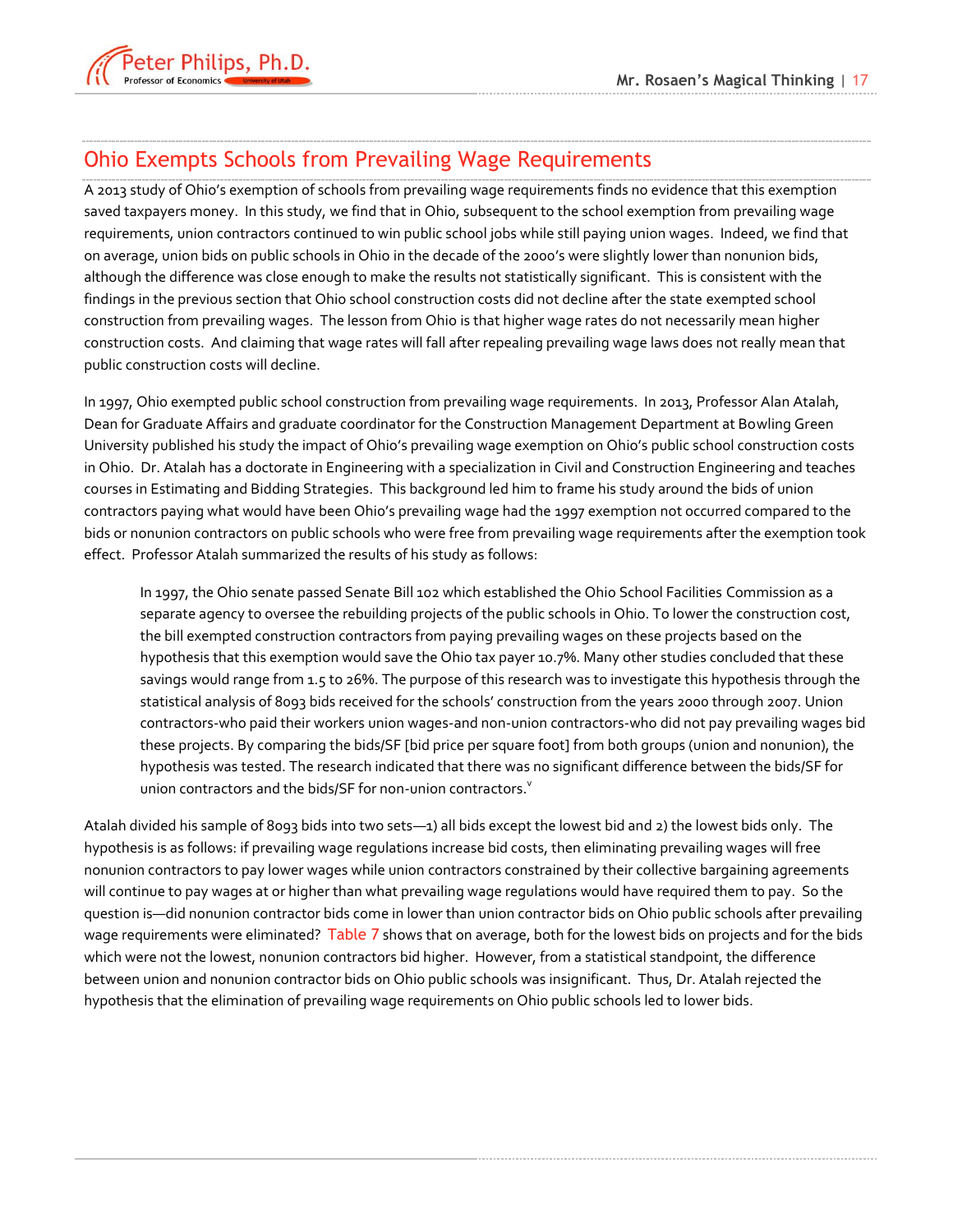

|                                                                                               | Union / Non-Number of<br>Union<br>Contractor | Bids on<br>Public<br>School<br>Projects | Average Bid Standard<br>Cost per<br><b>Square Foot</b> | Deviation | Probability<br>You Would<br>You<br>Thought the Average<br>Averages<br>Were<br><b>Different</b> | Accept/<br>Reject<br>Be Wrong if Hypothesis<br>that<br>Squarefoot<br><b>Bid Costs</b><br>Are<br>Different |                                                                                                                                                                                                                                                                                                                                                                                                                                                                                                                                                                                                                                                                                                                                                                                                                                                                                                                                                                                                                                                                                                                                                                                                                                                                     |
|-----------------------------------------------------------------------------------------------|----------------------------------------------|-----------------------------------------|--------------------------------------------------------|-----------|------------------------------------------------------------------------------------------------|-----------------------------------------------------------------------------------------------------------|---------------------------------------------------------------------------------------------------------------------------------------------------------------------------------------------------------------------------------------------------------------------------------------------------------------------------------------------------------------------------------------------------------------------------------------------------------------------------------------------------------------------------------------------------------------------------------------------------------------------------------------------------------------------------------------------------------------------------------------------------------------------------------------------------------------------------------------------------------------------------------------------------------------------------------------------------------------------------------------------------------------------------------------------------------------------------------------------------------------------------------------------------------------------------------------------------------------------------------------------------------------------|
|                                                                                               | Union                                        | 2,307                                   | 19.22                                                  | 25.31     |                                                                                                |                                                                                                           |                                                                                                                                                                                                                                                                                                                                                                                                                                                                                                                                                                                                                                                                                                                                                                                                                                                                                                                                                                                                                                                                                                                                                                                                                                                                     |
| All Bids Except<br>Lowest                                                                     | Non-union                                    | 4,286                                   | 20.49                                                  | 43.03     | 0.1936                                                                                         | <b>Reject</b>                                                                                             |                                                                                                                                                                                                                                                                                                                                                                                                                                                                                                                                                                                                                                                                                                                                                                                                                                                                                                                                                                                                                                                                                                                                                                                                                                                                     |
|                                                                                               | Union                                        | 547                                     | 16.99                                                  | 23.54     |                                                                                                |                                                                                                           |                                                                                                                                                                                                                                                                                                                                                                                                                                                                                                                                                                                                                                                                                                                                                                                                                                                                                                                                                                                                                                                                                                                                                                                                                                                                     |
| <b>Lowest Bids</b>                                                                            | Non-union                                    | 949                                     | 18.49                                                  | 39.57     | 0.4199                                                                                         | <b>Reject</b>                                                                                             |                                                                                                                                                                                                                                                                                                                                                                                                                                                                                                                                                                                                                                                                                                                                                                                                                                                                                                                                                                                                                                                                                                                                                                                                                                                                     |
| Michigan taxpayer \$2.25 billion over 10 years.<br>flexible back-of-the-envelope methodology. |                                              |                                         |                                                        |           |                                                                                                |                                                                                                           | pull out a bull. Roll your sleeves up with another set of assumptions and you can tug out a bear. Want to save big bucks in<br>educational capital expenditures? No problem. Just assume that labor costs are 30% of payments to contractors and<br>those payments to contractors are the same thing as total capital expenditures. Assume that wages and benefits fall by<br>25% with no effect on labor productivity, workmanship or downstream maintenance costs. Voila! You have just saved the<br>Fearful that dropping wages and benefits by 25% might lead to a less-skilled labor force, lower productivity, shoddy work<br>and increased downstream maintenance requirements? We've got you covered. Just assume that wages fall by 25% and<br>labor costs are 20% of payments to contractors. But also notice that capital expenditures are 22% more than payments to<br>contractors so labor costs as a percent of total capital expenditures are actually 16%. Total capital expenditures will fall by<br>4% when wages fall by 25% but we will simply assume that output per laborer falls by 10%. Alas this means that a 4%<br>decline in total costs leads to 10% fewer schools being built. Almost anything is possible with Mr. Rosaen's light and |
| industries.                                                                                   |                                              |                                         |                                                        |           |                                                                                                |                                                                                                           | Mr. Rosaen's report is not so much an examination of the real operations of the construction labor market as it is an<br>exercise in magical thinking. Happily it has been a very long time indeed since this type of analysis has been accepted in<br>reputable, peer-reviewed academic journals. Sadly, Mr. Rosaen hopes that it will be considered seriously where it<br>matters-in policy decisions that affect real people's lives and the efficient operation of one of our most important                                                                                                                                                                                                                                                                                                                                                                                                                                                                                                                                                                                                                                                                                                                                                                    |
| from that policy change.                                                                      |                                              |                                         |                                                        |           |                                                                                                |                                                                                                           | What is the alternative? Look at reality instead of assuming it. Not only has my work on the natural experiment that took<br>place in the 1990s in Michigan, Ohio and Kentucky shown that there are no measureable, statistically meaningful savings<br>from suspending or repealing prevailing wage requirements, but also Professor Atalah's 2013 study of the Ohio suspension<br>of prevailing wage laws for school construction shows that there have been no measurable, statistically significant savings                                                                                                                                                                                                                                                                                                                                                                                                                                                                                                                                                                                                                                                                                                                                                     |
|                                                                                               |                                              |                                         |                                                        |           |                                                                                                |                                                                                                           | Mr. Rosaen might argue that if there is no cost savings from repeal but also no clear cost penalties from eliminating<br>prevailing wage laws, why not just repeal these regulations on an "it couldn't hurt" basis. This issue is beyond the scope of                                                                                                                                                                                                                                                                                                                                                                                                                                                                                                                                                                                                                                                                                                                                                                                                                                                                                                                                                                                                              |

<span id="page-19-1"></span>Table 7: Differences in the average bid price per square foot for Ohio public schools by union and nonunion contractor, 2000 to 2007<sup>vi</sup>

### <span id="page-19-0"></span>**Conclusion**